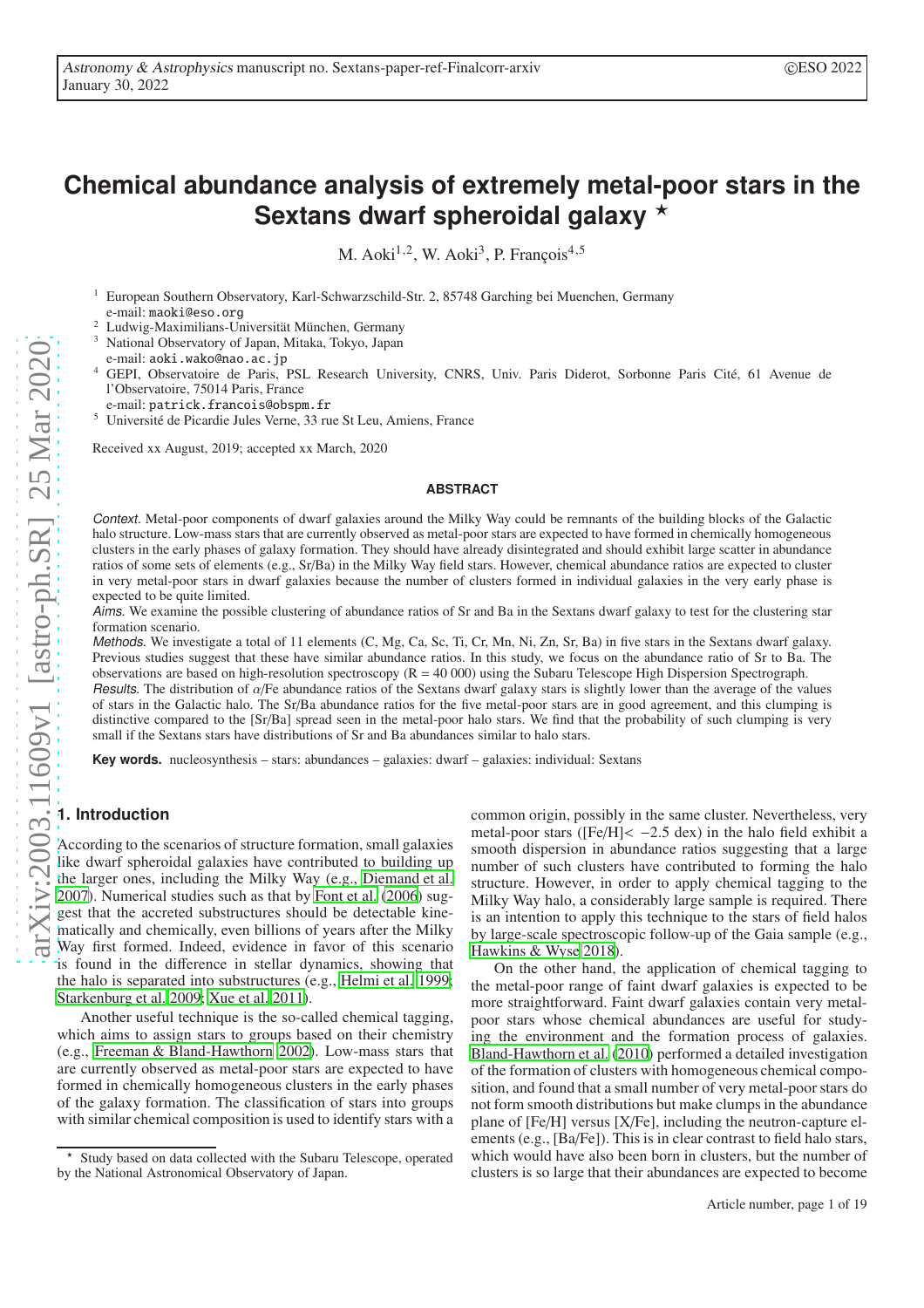<span id="page-1-0"></span>

| Star      | RA            | DEC.          | Exp. Time | S/N         | S/N         | Date          | Ref |
|-----------|---------------|---------------|-----------|-------------|-------------|---------------|-----|
|           | $($ J2000 $)$ | (J2000)       | (S)       | $(4100\AA)$ | $(5180\AA)$ | (UT)          |     |
| $S$ 10-14 | 10:13:34.70   | $-02:07:57.9$ | 14.200    | 14          | 56          | 2016 April 26 | (1) |
| $S$ 11-13 | 10:11:42.96   | $-02:03:50.4$ | 14.400    | 21          | 74          | 2016 April 27 | (1) |
| S 49      | 10:13:11.55   | $-01:43:01.8$ | 14.400    | 14          | 62          | 2016 April 28 | (2) |

References. (1) [Aoki et al. \(2009a\)](#page-12-8); (2) [Shetrone et al. \(2001\)](#page-12-9)

dispersed, leading to a large and smooth distribution in abundance ratios of elements. The clustering in elemental abundances of metal-poor stars in dwarf galaxies is expected to be useful for examination of the procedure of chemical tagging and would help to constrain the formation scenario for the Milky Way.

The Sextans dwarf spheroidal galaxy would be an ideal galaxy for examination of chemical tagging. [Aoki et al. \(2009a\)](#page-12-8) show measurements of six metal-poor stars of the Sextans dwarf galaxy with low magnesium (Mg), calcium (Ca), and barium (Ba) abundance ratios. [Karlsson et al. \(2012\)](#page-12-10) suggested the possibility that clustering with homogeneous chemical composition is apparent in this dwarf galaxy from the observation of Sextans metal-poor stars showing a clump in the [Mg/Fe] and [Fe/H] plane around [Fe/H]∼ −2.8. However, the number of elements studied so far for chemical tagging is still relatively small. Further abundance measurement for metal-poor stars in the Sextans dwarf galaxy would be an ideal way to examine the usefulness of the chemical tagging method.

Chemical tagging is usually applied using abundance ratios of  $\alpha$ -elements and Fe-peak elements because  $\alpha$ /Fe reflects the timescale of the chemical evolution of the system (e.g., [Tinsley](#page-12-11) [1979\)](#page-12-11). However, the abundance differences between stars are not very large (at most 0.5 dex). Abundance ratios of neutroncapture elements (e.g., [Sr/Ba]) confer an advantage for chemical tagging because they show large scatter in their abundance ratios, and the differences can be clearly measured. For the Sextans dwarf galaxy, chemical tagging using the abundance ratios of neutron-capture elements appears to be possible according to previous observations. There is a total of nine very metalpoor stars  $(-3.0 < [Fe/H] < -2.6$ ) for which Ba abundance has been measured in previous studies (two stars by [Tafelmeyer et al.](#page-12-12) [\(2010](#page-12-12)), six by [Aoki et al. \(2009a\)](#page-12-8), and one by [Shetrone et al.](#page-12-9) [\(2001](#page-12-9))). Seven out of these very metal-poor stars show very good agreement of [Ba/Fe]∼ −1.2 dex. This clumping is remarkable, given the large scatter of [Ba/Fe] seen in the field halo stars in the same metallicity range. The two remaining stars, S 15-19 and S 12-28 [\(Aoki et al. 2009a\)](#page-12-8), have an excess of Ba. Furthermore, S 15-19 ( $[Ba/Fe] = 0.5$  dex) is considered to be an s-process enhanced star [\(Honda et al. 2011\)](#page-12-13). The similarity of the [Ba/Fe] in the remaining stars could be a signature of low-mass star formation in the same cluster, their Ba sharing the same origin.

Moreover, the Sr abundance of two of these stars was measured by [Tafelmeyer et al. \(2010\)](#page-12-12) using the Very Large Telescope (VLT). The abundance ratios [Sr/Ba] of the two stars are in very good agreement, measuring 0.89 dex and 0.84 dex for S 24-72 and S 11-04, respectively. The Milky Way halo stars show a large and smooth dispersion of  $[Sr/Ba]$  ( $\geq 2$  dex) for field halo stars of the same metallicity and in a similar [Ba/Fe] range. We therefore expect that determination of the abundance of Sr and subsequent determination of the [Sr/Ba] ratio provides the

strongest constraint on the model of chemical clustering in dwarf galaxies.

In §2, we describe the sample selection and the details of spectroscopic observations. §3 gives the estimates of the stellar parameters and the details of the chemical abundance analysis. In §4, we present our results. We discuss the derived abundances in §5. Finally, we summarize our study in §6.

## **2. Observation**

Metal-poor stars in the Sextans dwarf spheroidal galaxy were selected for our study to obtain high-resolution spectra of the UV-blue range. We selected stars that have similar Ba abundances according to previous studies by [Aoki et al.](#page-12-8) [\(2009a\)](#page-12-8) and [Shetrone et al. \(2001\)](#page-12-9). The selected stars have similar metallicity to the two stars for which the Sr abundance was measured by [Tafelmeyer et al. \(2010\)](#page-12-12) ([Fe/H]∼ −2.8). We selected S 10-14 and S 11-13 from [Aoki et al. \(2009a\)](#page-12-8) and S 49 from [Shetrone et al. \(2001](#page-12-9)), as they are the three brightest stars (V∼ 17.5) among the target candidates.

The targets were observed from 2016 April 26 to 28 for the first half of the night for all three days with the 8.2 m Subaru Telescope High Dispersion Spectrograph (HDS, [Noguchi et al.](#page-12-14) [\(2002\)](#page-12-14)). The wavelength coverage is from 3920 to 5604 Å with a resolving power of *R*=40,000 (0.9 arcsec slit). The signal-tonoise ratio (S/N) per resolution element (3.7 pixels) of the spectrum is estimated from photon counts at 4100  $\AA$  and 5180  $\AA$ . Positions of objects, exposure time, S/N, and observed dates are summarized in Table [1.](#page-1-0)

We reduced the raw data via a standard process using the IRAF échelle package<sup>[1](#page-1-1)</sup>. The effect of the sky background is significant in spectra that were taken at the end of the observation when the moon rose. We removed the sky background from the spectra by extracting them from the region around the stellar spectra on the slit. The individual spectra were then combined after the wavelength calibration.

## **3. Chemical abundance analysis**

Chemical abundances are determined based on model atmospheres and spectral line data. We employ the ATLAS model atmospheres with the revised opacity distribution function (NEWODF) by [Castelli & Kurucz](#page-12-15) [\(2003\)](#page-12-15). We applied the onedimensional local thermodynamic equilibrium (LTE) spectral synthesis code, which is based on the same assumptions as the model atmosphere program of [Tsuji \(1978\)](#page-12-16) and has been used in

<span id="page-1-1"></span><sup>1</sup> IRAF is distributed by National Optical Astronomy Observatories, which are operated by the Association of Universities for Research in Astronomy, Inc., with the cooperation of the National Science Foundation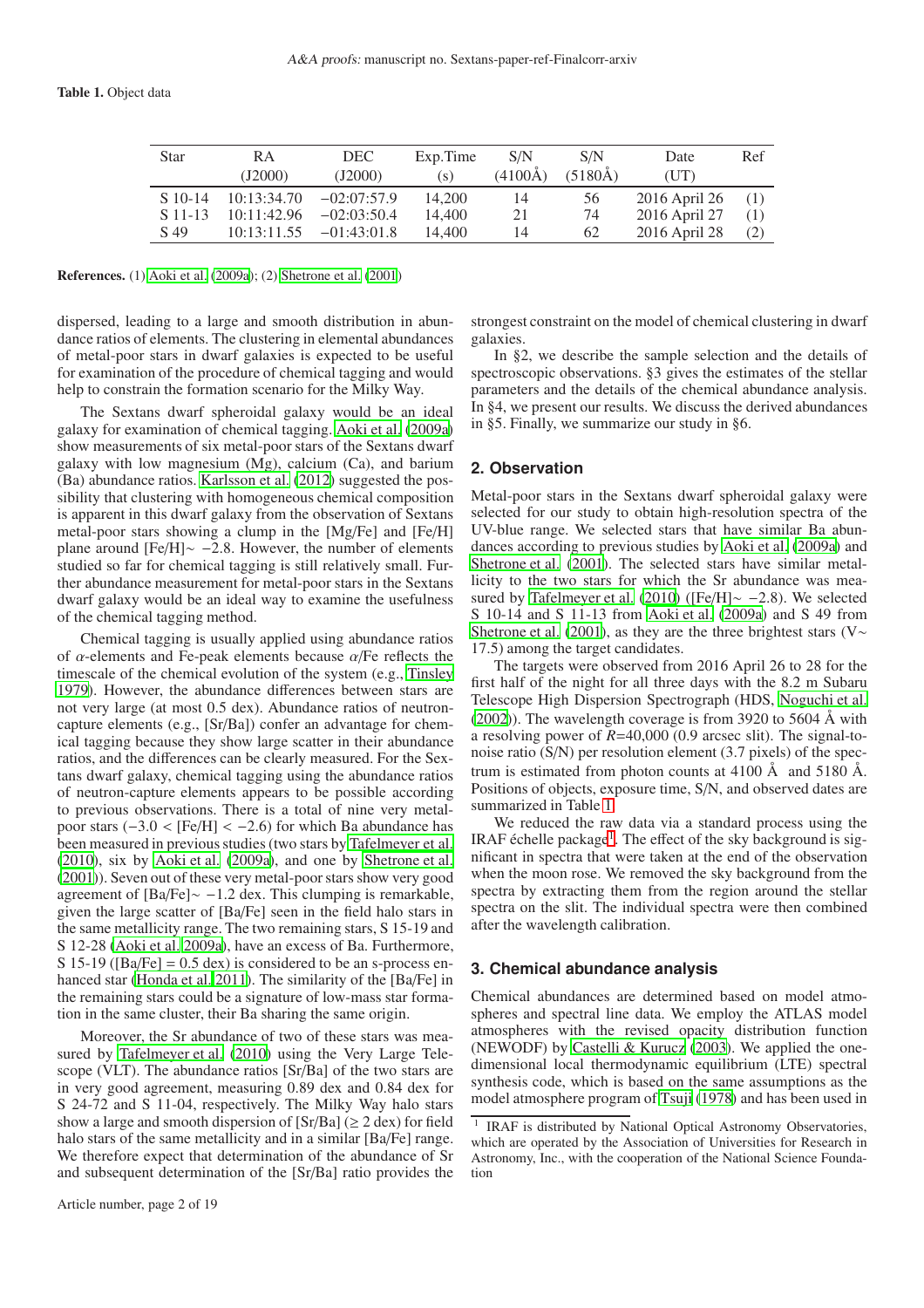| Star                                                                                                                                                                                                                         | $T_{\text{eff}}^{\ \ l}$<br>(K) | [Fe/H]<br>$(\text{dex})$ | $\log g^2$<br>$(\text{dex})$ | $\xi$<br>$(km s^{-1})$ | $\Delta T_{\rm eff}$<br>(K) | $\Delta$ [Fe/H]<br>$(\text{dex})$ | $\triangle \log g$<br>$(\text{dex})$ | $\Delta \xi$<br>$(km s^{-1})$ | $\ensuremath{\mathbf{V}}$ | $\rm K$        | Prev. Study                                          |
|------------------------------------------------------------------------------------------------------------------------------------------------------------------------------------------------------------------------------|---------------------------------|--------------------------|------------------------------|------------------------|-----------------------------|-----------------------------------|--------------------------------------|-------------------------------|---------------------------|----------------|------------------------------------------------------|
| S 10-14<br>S 11-13                                                                                                                                                                                                           | 4620<br>4430                    | $-2.82$<br>$-2.82$       | 1.02<br>0.86                 | 2.52<br>2.28           | $\overline{0}$<br>$+30$     | $-0.12$<br>$-0.02$                | $-0.18$<br>$+0.26$                   | $+0.30$<br>$-0.12$            | 17.64<br>17.53            | 15.08<br>14.71 | Aoki et al. (2009a)<br>Aoki et al. (2009a)           |
| S 49                                                                                                                                                                                                                         | 4390                            | $-3.06$                  | 0.86                         | 2.56                   | $+65$                       | $-0.21$                           | $+0.76$                              | $+0.06$                       | 17.52                     | 14.67          | Shetrone et al. (2001)                               |
| S 24-72<br>S 11-04                                                                                                                                                                                                           | 4340<br>4230                    | $-2.90$<br>$-2.85$       | 0.74<br>0.62                 | 2.72<br>2.85           | $-90$<br>$-90$              | $+0.03$<br>$+0.09$                | $-0.01$<br>$+0.05$                   | $+0.52$<br>$+0.65$            | 17.35<br>17.23            | 14.42<br>14.13 | Tafelmeyer et al. (2010)<br>Tafelmeyer et al. (2010) |
| HD 88609                                                                                                                                                                                                                     | 4550                            | $-2.97$                  | 0.91                         | 2.60                   | $\overline{0}$              | $+0.09$                           | $-0.19$                              | $+0.08$                       | 8.62                      | 6.01           | Honda et al. (2007)                                  |
| Notes. The difference is taken as our results minus other works.<br>$^{(1)}$ from V-K (Hernández & Bonifacio 2009)<br>$^{(2)}$ computed from standard relation between absolute bolometric magnitude, temperature, and mass. |                                 |                          |                              |                        |                             |                                   |                                      |                               |                           |                |                                                      |

<span id="page-2-0"></span>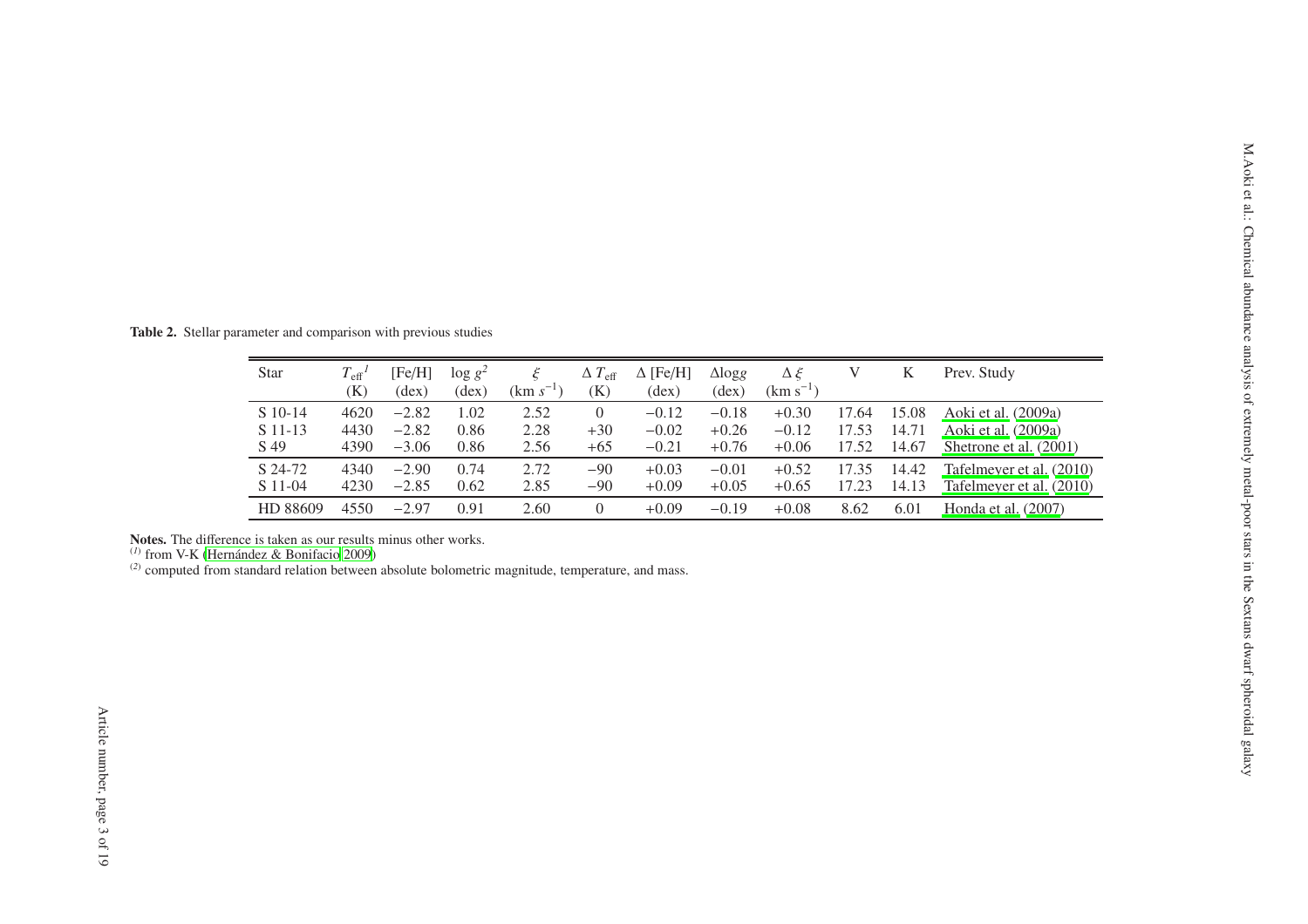<span id="page-3-1"></span>Table 3. Abundance changes from changing stellar parameters for S 49

|                  |         | $\Delta$ $T_{\rm eff}$ |         | $\Delta$ [Fe/H] |         | $\Delta$ log g | $\Delta \xi$ |        |
|------------------|---------|------------------------|---------|-----------------|---------|----------------|--------------|--------|
| Species          | $+150K$ | $-150K$                | $+0.3$  | $-0.3$          | $+0.3$  | $-0.3$         | $+0.5$       | $-0.5$ |
| MgI              | 0.15    | $-0.15$                | $-0.02$ | 0.03            | $-0.06$ | 0.06           | $-0.04$      | 0.06   |
| Ca I             | 0.09    | $-0.09$                | $-0.01$ | 0.02            | $-0.03$ | 0.03           | $-0.03$      | 0.06   |
| Sc II            | 0.11    | $-0.10$                | $-0.03$ | 0.02            | 0.07    | $-0.06$        | $-0.19$      | 0.21   |
| Ti I             | 0.18    | $-0.21$                | $-0.01$ | 0.00            | $-0.04$ | 0.04           | $-0.02$      | 0.04   |
| Ti II            | 0.06    | $-0.08$                | 0.01    | 0.00            | 0.07    | $-0.06$        | $-0.13$      | 0.19   |
| CrI              | 0.17    | $-0.19$                | $-0.05$ | 0.03            | $-0.09$ | 0.10           | $-0.05$      | 0.07   |
| Mn I             | 0.18    | $-0.19$                | $-0.18$ | 0.16            | $-0.07$ | 0.08           | $-0.07$      | 0.07   |
| Fe I             | 0.20    | $-0.27$                | $-0.04$ | 0.02            | $-0.05$ | 0.06           | $-0.13$      | 0.19   |
| Fe II            | 0.00    | $-0.01$                | 0.01    | 0.00            | 0.08    | $-0.07$        | $-0.12$      | 0.18   |
| Ni I             | 0.14    | $-0.14$                | 0.00    | 0.04            | $-0.04$ | 0.06           | $-0.05$      | 0.09   |
| ZnI              | 0.04    | $-0.03$                | 0.01    | $-0.01$         | 0.06    | $-0.04$        | $-0.01$      | 0.03   |
| Sr <sub>II</sub> | 0.13    | $-0.12$                | $-0.09$ | 0.07            | 0.03    | $-0.04$        | $-0.20$      | 0.24   |
| Ba II            | 0.13    | $-0.10$                | 0.00    | 0.01            | 0.04    | $-0.02$        | $-0.06$      | 0.09   |

Notes. The difference is taken as the abundance measured after changing the stellar parameters minus our final abundance. For Mn, the abundance difference from S 11-13 are taken.

previous studies (e.g., [Aoki et al. 2009b\)](#page-12-22). The line list is given in Table [A.1.](#page-14-0)

#### 3.1. Stellar parameters

Among the stellar parameters, we estimate effective temperature ( $T_{\text{eff}}$ ) from the color ( $V - K$ ), adopting the *K* magnitude and *V* magnitude from the SIMBAD astronomical database<sup>[2](#page-3-0)</sup> [\(Wenger et al. 2000](#page-12-23)) for the three target stars. We used *V* − *K* since the temperature scales are less dependent on metallicity and molecular absorption in giant stars. We estimated  $T_{\text{eff}}$  from the color–temperature relation for giant stars by [Hernández & Bonifacio \(2009](#page-12-24)). Different extinction for foreground reddening was estimated for different stars in the range  $0.01 \leq E(B-V) \leq 0.05$ . The uncertainty of  $T_{\text{eff}}$  due to photometry errors (about 0.1 mag) and uncertainty of reddening (0.05 mag) is about 100 K. Including the uncertainty of the  $T_{\text{eff}}$  scale, we adopt 150 K as the uncertainty that is applied to estimate abundance errors.

Surface gravity (log *g*) was determined using the following relation with effective temperature, mass, and bolometric magnitude:

$$
\log g_* = \log g_\odot + \log \frac{M_*}{M_\odot} + 4 \log \frac{T_{\text{eff}*}}{T_{\text{eff}\odot}} + 0.4 \left( M_{\text{Bol}*} - M_{\text{Bol}\odot} \right), (1)
$$

where  $\log g_{\odot} = 4.44$ ,  $T_{\text{eff}\odot} = 5790$ K, and  $M_{\text{Bolo}} = 4.74$ for solar values and  $M_*$  =  $0.8M_{\odot}$  for the mass of the RGB stars are adopted. We calculated the absolute bolometric magnitude (*M*Bol∗) of the stars using the calibration for the bolometric correction from [Alonso et al. \(1999\)](#page-12-25). We assume 90 kpc for the distance to the Sextans dwarf galaxy [\(Karachentsev & Karachentseva ????\)](#page-12-26). We estimated the uncertainty of log g adopting errors of stellar mass (10%),  $T_{\text{eff}}$  (150 K), and  $M_{bol}$  (0.3 mag), resulting in 0.22 dex. We adopt 0.3 dex as the uncertainty that is applied to estimate the abundance error.

We adjusted micro-turbulence  $(\xi)$  so that the Fe abundances derived from individual lines do not show systematic differences

Article number, page 4 of 19

depending on the strength of the Fe i lines. By changing  $\xi$ , the trend appears in Fe abundance against the equivalent width. The uncertainty of  $\xi$  is estimated when this trend in the Fe abundance becomes larger by 1  $\sigma$ .

Finally, we determined metallicity ([Fe/H]) from the final averaged abundance of Fe i. The errors are estimated from the scatter of Fe abundances derived from individual Fe I lines. Stellar parameters of the targets and their comparison with previous studies are summarized in Table [2.](#page-2-0) Some of the stellar parameters are different from those found in previous studies, which would affect the results of chemical abundances. The difference in chemical abundance and possible effects of the stellar parameters are discussed in the sections below.

We re-analyzed the spectrum of HD 88609 obtained by [Honda et al. \(2007](#page-12-27)). This is a cool red giant with a similar metallicity to the stars of our Sextans sample, and was well studied by previous works. The effective temperature for this object is taken from [Honda et al. \(2007](#page-12-27)), and other parameters are derived from the analysis of the high-resolution spectrum as done for the Sextans sample. The stellar parameters of this star obtained here are compared to those obtained by [Honda et al. \(2007\)](#page-12-27) in Table [2.](#page-2-0)

## 3.2. Abundance measurements and error estimates

In our error estimates, we investigate the systematic difference in chemical abundances that occurs with uncertainties of model atmosphere parameters. The effects of changes of stellar parameters on the abundances are given in Table [3](#page-3-1) for S 49. We expect that the other stars from the sample show similar behavior because they have similar stellar parameters, and we apply these parameters for error estimates of all the stars of our sample. Table [3](#page-3-1) shows differences in abundance measurements by changing  $\pm 150$  K for  $T_{\text{eff}}$ ,  $\pm 0.3$  dex for log *g*,  $\pm 0.3$  dex for [Fe/H], and  $\pm 0.5 \text{ km}^{-1}$  for  $\xi$ . The abundance of elements increases when a higher  $T_{\text{eff}}$  is assumed, while it decreases when a higher  $\xi$  is assumed. On the other hand, the effects of [Fe/H] and log *g* are generally different for abundances of neutral and ionized species. The abundances derived from neutral species are generally lower when higher [Fe/H] and log *g* are adopted, while the opposite is

<span id="page-3-0"></span><sup>&</sup>lt;sup>2</sup> SIMBAD Astronomical Database: http://[simbad.u-strasbg.fr](http://simbad.u-strasbg.fr/simbad/)/simbad/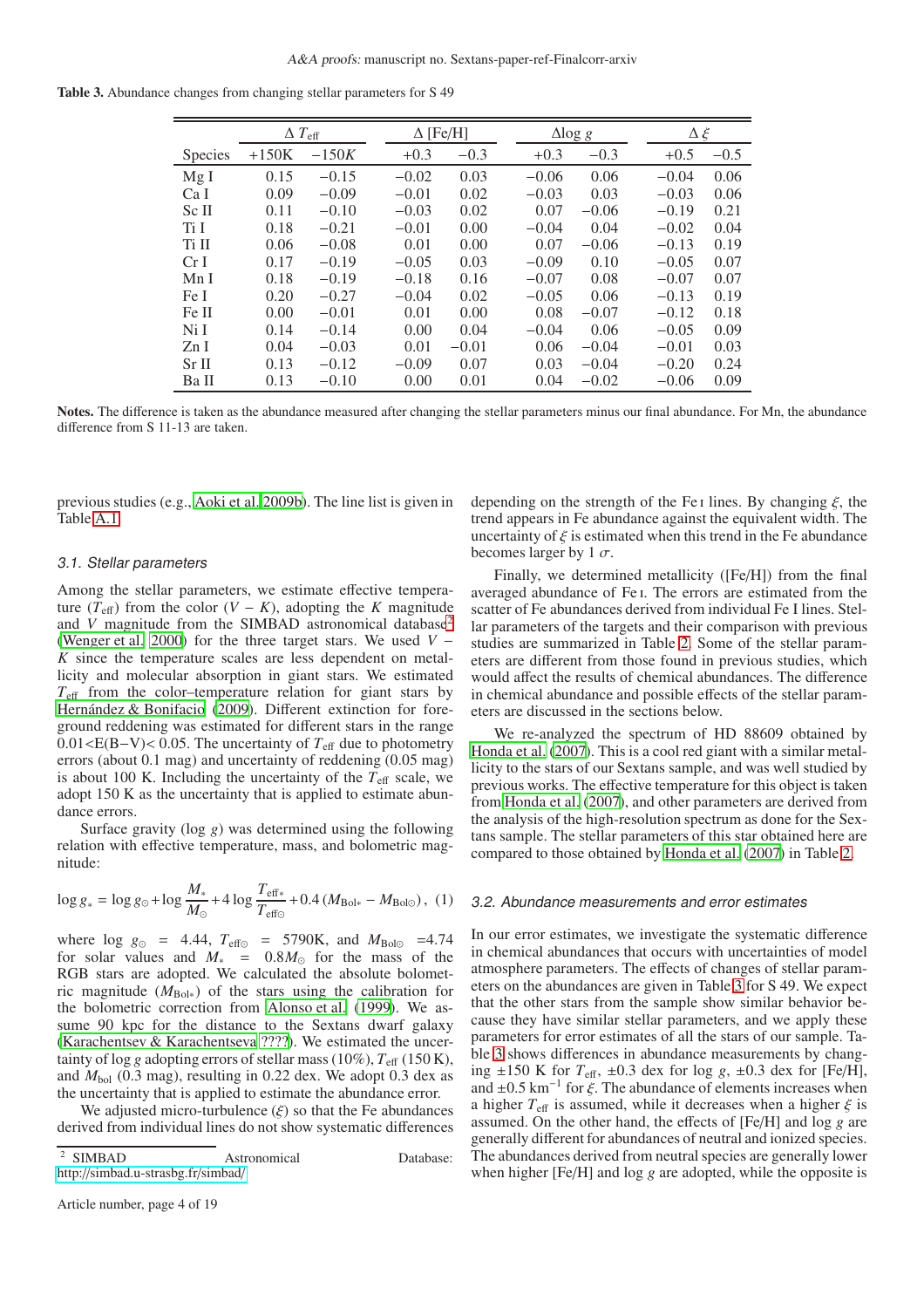<span id="page-4-0"></span>

| Star    | Elem.                       | FeI                  | FeII                         | $\mathsf{C}$                 | MgI          | CaI            | ScII            | TiI            | Till         | CrI                       | MnI                  | NiI             | ZnI                  | SrII                      | YII                  | BaII            | $\operatorname{EuII}$            |
|---------|-----------------------------|----------------------|------------------------------|------------------------------|--------------|----------------|-----------------|----------------|--------------|---------------------------|----------------------|-----------------|----------------------|---------------------------|----------------------|-----------------|----------------------------------|
| S 10-14 | $log\epsilon$               | 4.68                 | 4.38                         | 5.69                         | 4.85         | 3.65           | 0.05            | < 2.27         | 2.10         | 2.43                      | 2.71                 | 3.40            | $\ldots$ .           | $-1.00$                   | $<-0.96$             | $-2.16$         | $\ldots$                         |
|         | N                           | 29                   | 3                            | 2                            | 3            |                | 1               | 3              | 5            | 3                         | 2                    | -1              | $\cdots$             | 2                         |                      | $\overline{2}$  | $\sim$ $\sim$ $\sim$             |
|         | [X/Fe]                      | $\ldots$             | $\ldots$                     | 0.08                         | 0.07         | 0.13           | $-0.28$         | < 0.14         | $-0.03$      | $-0.39$                   | 0.10                 | 0.00            | $\sim$ $\sim$ $\sim$ | $-1.05$                   | $<-0.35$             | $-1.52$         | $\sim$ $\sim$ $\sim$             |
|         | $\sigma/\sqrt(N)$<br>err    | 0.06                 | 0.05                         | $\ldots$<br>0.32             | 0.10<br>0.21 | 0.31<br>0.39   | 0.31<br>0.35    |                | 0.12<br>0.24 | 0.17<br>0.23              | 0.22<br>0.30         | 0.31<br>0.36    | $\ldots$             | 0.22<br>0.28              |                      | 0.22<br>0.30    | $\sim$ $\sim$ $\sim$             |
| S 11-13 |                             | $\cdots$<br>4.68     | $\cdots$<br>4.84             | 5.34                         | 4.93         | 3.70           | 0.12            | 2.16           | 2.17         | 2.30                      | 2.15                 | 3.34            | $\ldots$<br>2.25     | $-1.34$                   | $<-1.24$             | $-2.30$         | $\sim$ $\sim$ $\sim$             |
|         | $log\epsilon$<br>N          | 55                   | $\overline{4}$               | 2                            | 3            | 3              | $\overline{4}$  | 3              | 14           | $\overline{4}$            | $\mathbf{1}$         | $\overline{1}$  | $\overline{1}$       |                           |                      | $\overline{2}$  | $\ldots$<br>$\sim$ $\sim$ $\sim$ |
|         | [X/Fe]                      | $\ldots$             | $\ldots$                     | $-0.27$                      | 0.15         | 0.18           | $-0.21$         | 0.03           | 0.04         | $-0.52$                   | $-0.46$              | $-0.06$         | 0.51                 | $-1.39$                   | $<-0.63$             | $-1.66$         | $\ldots$                         |
|         | $\sigma/\sqrt(N)$           | 0.04                 | 0.09                         | $\sim$ $\sim$ $\sim$         | 0.11         | 0.05           | 0.04            | 0.05           | 0.05         | 0.07                      | 0.29                 | 0.29            | 0.29                 | 0.29                      |                      | 0.21            | $\ldots$                         |
|         | err                         | $\cdots$             | $\cdots$                     | 0.31                         | 0.21         | 0.24           | 0.17            | 0.18           | 0.20         | 0.17                      | 0.36                 | 0.34            | 0.41                 | 0.34                      |                      | 0.29            | $\sim$ $\sim$ $\sim$             |
| S 49    | $\log \epsilon$             | 4.44                 | 4.56                         | 5.15                         | 4.74         | 3.57           | $-0.02$         | < 1.96         | 2.03         | 2.14                      | $\cdots$             | 3.05            | 2.02                 | $-1.08$                   | $\cdots$             | $-2.13$         | $<-2.25$                         |
|         | N                           | 29                   | 3                            | $\overline{2}$               | 3            | 3              | 2               | 3              | 7            | 3                         | $\ldots$             | $\overline{1}$  | $\overline{1}$       | 2                         | $\cdots$             | -1              |                                  |
|         | [X/Fe]<br>$\sigma/\sqrt(N)$ | $\ldots$ .<br>0.04   | $\ldots$ .<br>0.08           | $-0.22$                      | 0.20<br>0.12 | 0.29<br>0.03   | $-0.11$<br>0.17 | < 0.07         | 0.14<br>0.08 | $-0.44$<br>0.10           | $\ldots$ .           | $-0.11$<br>0.24 | 0.52<br>0.24         | $-0.89$<br>0.17           | $\cdots$             | $-1.25$<br>0.24 | < 0.29                           |
|         | err                         | $\sim$ $\sim$ $\sim$ | $\ldots$ .                   | $\sim$ $\sim$ $\sim$<br>0.31 | 0.22         | 0.23           | 0.24            |                | 0.21         | 0.18                      | $\ldots$<br>$\ldots$ | 0.30            | 0.38                 | 0.24                      | $\cdots$<br>$\cdots$ | 0.32            |                                  |
| S 24-72 | $\log \epsilon$             | 4.60                 | 4.45                         | 6.40                         | 4.88         | 3.54           | 0.11            | 1.85           | 2.28         | 2.41                      | 2.22                 | 3.35            | 2.09                 | $-1.03$                   | $\ldots$             | $-2.04$         | $<-2.60$                         |
|         | N                           | 45                   | 3                            | 2                            | 3            | $\overline{4}$ | 2               | $\overline{4}$ | 5            | 3                         | 3                    | -1              | -1                   |                           | $\cdots$             | $\mathfrak{Z}$  |                                  |
|         | [X/Fe]                      | $\ldots$             | $\ldots$                     | 0.87                         | 0.18         | 0.10           | $-0.14$         | $-0.20$        | 0.23         | $-0.33$                   | $-0.31$              | 0.03            | 0.43                 | $-1.00$                   | $\cdots$             | $-1.32$         | $<-0.22$                         |
|         | $\sigma/\sqrt(N)$           | 0.03                 | 0.09                         | $\sim$ $\sim$ $\sim$         | 0.05         | 0.07           | 0.14            | 0.07           | 0.04         | 0.06                      | 0.05                 | 0.20            | 0.20                 | 0.20                      | $\cdots$             | 0.12            |                                  |
|         | err                         | $\ldots$ .           | $\ldots$ .                   | 0.36                         | 0.19         | 0.24           | 0.22            | 0.18           | 0.20         | 0.16                      | 0.21                 | 0.26            | 0.35                 | 0.26                      | $\ldots$             | 0.23            |                                  |
| S 11-04 | $\log \epsilon$             | 4.66                 | 5.17                         | 4.84                         | 5.03         | 3.68           | 0.17            | 2.04           | 2.38         | 2.56                      | 2.09                 | 3.12            | 2.09                 | $-0.62$                   | $\cdots$             | $-1.67$         | $<-2.67$                         |
|         | N<br>[X/Fe]                 | 44                   | 3                            | 2<br>$-0.74$                 | 3<br>0.28    | 5<br>0.19      | 2<br>$-0.13$    | 8<br>$-0.06$   | 5<br>0.28    | $\overline{4}$<br>$-0.23$ | 2<br>$-0.49$         | -1<br>$-0.25$   | -1<br>0.38           | $\overline{2}$<br>$-0.64$ | $\cdots$             | 2<br>$-1.00$    | $<-0.34$                         |
|         | $\sigma/\sqrt(N)$           | $\ldots$ .<br>0.02   | $\sim$ $\sim$ $\sim$<br>0.01 | $\ldots$                     | 0.025        | 0.05           | 0.11            | 0.04           | 0.04         | 0.01                      | 0.11                 | 0.15            | 0.15                 | 0.11                      | $\cdots$<br>$\cdots$ | 0.11            |                                  |
|         | err                         | $\sim$ $\sim$ $\sim$ | $\ldots$ .                   | 0.33                         | 0.18         | 0.23           | 0.19            | 0.17           | 0.20         | 0.15                      | 0.23                 | 0.23            | 0.33                 | 0.20                      | $\cdots$             | 0.23            |                                  |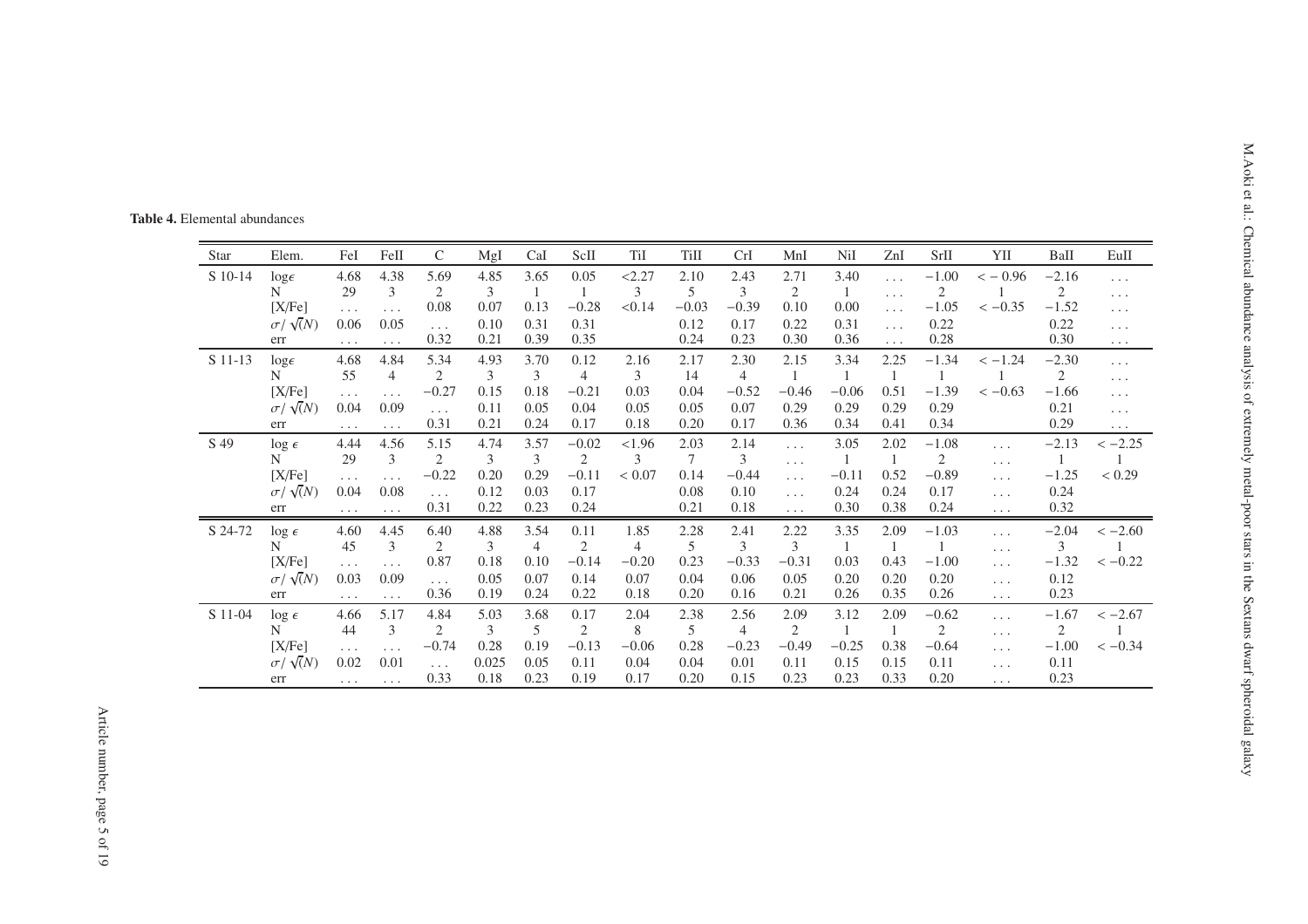true for the ionized species. The exceptions to this rule are the abundances derived from Zn i and Sr ii for changes of [Fe/H].

We measured the abundances of elements from magnesium (Mg) to barium (Ba) in the present study. Details of the abundance measurements for individual species are given in Sects. 3.3–3.5. The abundance of Sr is measured for the first time in all three targets. For those elements with several absorption lines available in our spectra, the averaged abundances from individual lines are taken as the final results. For those that have only one or a few measurable lines, we applied the spectrum synthesis technique. The effects of hyperfine splitting were taken into account in the analysis of Ba assuming the r-process isotope ratios [\(McWilliam 1998\)](#page-12-28). To derive the [X/Fe] values, we used the Solar-System abundances obtained by [Asplund et al. \(2009](#page-12-29)). Abundance and equivalent width of individual lines are given in Table [A.1](#page-14-0) and the final abundances adopted are summarized in Table [4.](#page-4-0) In the following sections, we compare our abundances to those found in previous studies [\(Aoki et al. 2009a](#page-12-8); [Shetrone et al. 2001\)](#page-12-9).

The errors of derived abundances are estimated from the random errors and those due to uncertainties of stellar parameters. Random errors estimated for each species are  $\sigma / \sqrt(N)$ , where  $\sigma$ is the standard deviation of abundances derived from individual lines and *N* is the number of lines used (Table [4\)](#page-4-0). For elements that have only one or two available lines, the standard deviation of Fe from individual Fe I lines is adopted. The error due to uncertainties of stellar parameters is estimated for [X/Fe] values for element X. Namely, the changes of [X/Fe] by changing stellar parameters are calculated using the results given in Table 3. We also derive the error of  $[Sr/Ba]$  in the same manner. The random errors and errors due to uncertainties of stellar parameters are added in quadrature to derive the total errors in our analysis.

To verify the consistency of our analysis, we apply the adopted stellar abundance analysis technique to the thoroughly investigated star, HD 88609. There is no significant difference between our measurement and those of previous studies of HD 88609 [\(Honda et al. 2007\)](#page-12-27).

For C abundances, we estimate the errors by spectrum synthesis of the CH bands. We include the change of the abundance due to possible changes in continuum level, and the effect of changing the  $T_{\text{eff}}$  by  $\pm 150$  K.

## 3.3. Re-analysis of S 24-72 and S 11-04

[Tafelmeyer et al.](#page-12-12) [\(2010\)](#page-12-12) measured the chemical abundance including Sr and Ba in S 24-72 and S 11-04. These latter authors obtained their spectra with the high-dispersion spectrograph UVES at VLT, and the abundance ratios of [Sr/Fe] and [Ba/Fe] in the two stars show good agreement. To combine the available data for these two stars with our results for S 10-14, S 11-13, and S49, we apply our analysis procedure to the UVES spectra of S 24-72 and S 11-04 provided by the ESO archive. The high-resolution spectra used for this re-analysis were obtained from Program ID 079.B-0672A and 081.B-0620A.

We normalized the data in the same manner as for HDS data using IRAF, and applied the ATLAS/NEWODF models for abundance measurements. The stellar parameters were also estimated in the same manner;  $T_{\text{eff}}$  from the  $(V - K)$ , adopting the *K* magnitude and *V* magnitude from [Tafelmeyer et al. \(2010](#page-12-12)). Here, log *g* was calculated from the photometric relation and [Fe/H] and  $\xi$  were derived from the standard LTE analysis of Fe I and Fe II lines. The  $T_{\text{eff}}$  of our estimation is 90 K lower than that of [Tafelmeyer et al.](#page-12-12) [\(2010\)](#page-12-12) for both stars. As we applied the same calculation to derive log *g* as [Tafelmeyer et al. \(2010\)](#page-12-12), the





<span id="page-5-2"></span>Fig. 1. Observed Mg line of S 49 at 5183  $\AA$  (dots). The red solid line shows our synthetic spectra fitting. The blue dashed line shows the calculated line using the stellar parameter and the equivalent width derived by [Shetrone et al. \(2001](#page-12-9)).

difference in log*g* is very small. We also measured the chemical abundance using the line list adopted for our three target stars instead of using the line list adopted by [Tafelmeyer et al.](#page-12-12) [\(2010\)](#page-12-12).

[Tafelmeyer et al.](#page-12-12)  $(2010)$  used DAOSPEC<sup>[3](#page-5-0)</sup> to normalize their data, and used the MARCS<sup>[4](#page-5-1)</sup> spherical model atmosphere. [Tafelmeyer et al.](#page-12-12) [\(2010\)](#page-12-12) estimated the photometric temperature from  $V - I$ ,  $V - J$ ,  $V - H$ , and  $V - K$  using the calibration of [Ramírez & Meléndez \(2005\)](#page-12-30). [Tafelmeyer et al. \(2010](#page-12-12)) also restricted the Fe lines to excitation potentials larger than 1.4 eV, because Fe i lines with low excitation potential could be affected by NLTE effects. Our estimated stellar parameters and comparisons with [Tafelmeyer et al. \(2010](#page-12-12)) are summarized in Table [2.](#page-2-0)

In the following sections, we compare the abundances of individual elements with the abundances found by [Tafelmeyer et al. \(2010\)](#page-12-12), along with our three targets.

#### 3.4. Elements up to neutron capture elements

## 3.4.1. Carbon

Carbon abundance is measured using spectrum synthesis of the CH band at 4315 Å and 4324 Å. We estimate the  $[O/Fe]=0$ , and adopt the CH line list by [Masseron et al. \(2014\)](#page-12-31). The C abundance ratios of the three stars observed with Subaru are close to solar abundance ratio or lower overall, and are comparable to those of evolved stars with lower temperature and lower gravity. The abundance ratio of S 11-04 is also low ([C/Fe]=−0.74), and is comparable to what [Tafelmeyer et al. \(2010\)](#page-12-12) measured ([C/Fe]=−0.91). S 24-72 is the only C-enhanced star in our sample ([C/Fe]=0.87), and its enhancement is as also suggested by [Tafelmeyer et al. \(2010\)](#page-12-12) ([C/Fe]=0.49).

### 3.4.2. α−elements

We measured Mg, Ca, and Sc as elements that represent the  $\alpha$ −elements. The Mg abundances were determined from one to three lines of 4571, 4702, 5183, and 5528 Å. The line at 5172 Å is not used because of the effect of the bad column on the

<span id="page-5-0"></span>DAOSPEC was written by P. Stetson for the Dominion Astrophysical Observatory of the Herzberg Institute of Astrophysics, National Research Council, Canada.

<span id="page-5-1"></span><sup>4</sup> http://marcs.astro.uu.se/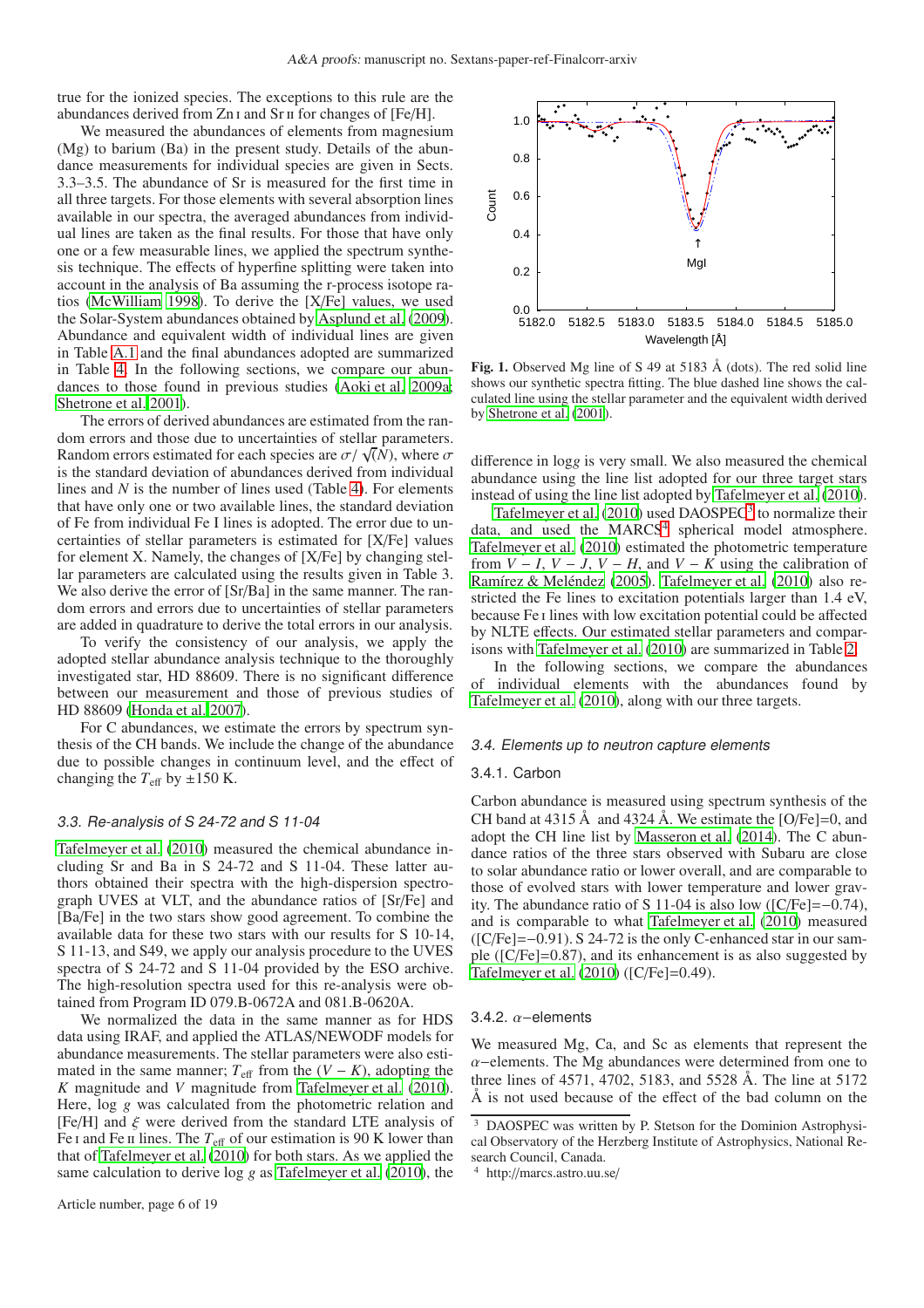

<span id="page-6-0"></span>Fig. 2. [Mg/Fe] and [Ca/Fe] as a function of [Fe/H]. The Sextans stars measured in this study are shown by diamonds with error bars, while previously studied Sextans stars ([Fe/H]< −2.5) are depicted as circles [\(Aoki et al. 2009a](#page-12-8); [Honda et al. 2011](#page-12-13); [Kirby et al. 2010\)](#page-12-32). The abundances of Galactic halo stars are shown by asterisks taken from the SAGA database [\(Suda et al. 2008](#page-12-33)).



<span id="page-6-1"></span>Fig. 3. [Ca/Fe] as a function of [Mg/Fe]. The Sextans stars measured in this study are shown by diamonds with error bars, while measurements by [Aoki et al. \(2009a\)](#page-12-8) are depicted as circles.

CCD. The abundances from individual lines show fairly good agreement with each other. The line at  $5183 \text{ Å}$  is the only one commonly used by the two latter-mentioned studies and ours. The equivalent widths of 5183 Å we measured for S 10-14 and S 11-13 are very similar, with a difference of around  $\pm 5$ mÅ from those obtained by [Aoki et al.](#page-12-8) [\(2009a](#page-12-8)). Other lines commonly used for our measurement and that of [Aoki et al.](#page-12-8) [\(2009a\)](#page-12-8) also have similar equivalent widths, with the largest difference being ∼15 mÅ for 4571 Å in S 11-13. The [Mg/Fe] ratios of S 10-14 and S 11-13 are  $\sim$  0.20 dex larger than those reported by [Aoki et al. \(2009a\)](#page-12-8), but we still confirm the low [Mg/Fe] ratios compared to the typical values for Galactic halo stars (e.g., ∼ 0.4 dex). On the other hand, [Shetrone et al.](#page-12-9) [\(2001\)](#page-12-9) report a high  $[Mg/Fe] = 0.41$  for S 49 due to their large equivalent width, while we obtain a relatively low abundance ratio for this star as well ( $[Mg/Fe] = 0.20$ ). This large difference is partially explained by the relatively large difference in the adopted stellar parameters. According to the error estimates (Table [3\)](#page-3-1), our abundance could be lower than that of [Shetrone et al.](#page-12-9) [\(2001](#page-12-9)) by −0.06 dex due to the adopted parameter. Another possible reason for the difference is the equivalent width that [Shetrone et al. \(2001](#page-12-9)) measured. The equivalent widths of our

measurement for the 4702 Å and 5183 Å lines are 48.5 mÅ and 186.5mÅ, while [Shetrone et al.](#page-12-9) [\(2001\)](#page-12-9) measure 88 mÅ and 229.5 mÅ, respectively. Figure [1](#page-5-2) shows the observed Mg line of S 49 at 5183 Å compared with a synthetic spectrum corresponding to the equivalent width of ours and that of [Shetrone et al.](#page-12-9) [\(2001\)](#page-12-9). We suspect that the measurement of the equivalent width of the line used by [Shetrone et al.](#page-12-9) [\(2001\)](#page-12-9) is an overestimate.

For S 24-72 and S 11-04, we used three lines (5172, 5183, and 5528 Å) to derive the Mg abundances. [Tafelmeyer et al.](#page-12-12) [\(2010\)](#page-12-12) also used the same lines, and our abundance ratios [Mg/Fe] agree very well with their results. The [Mg/Fe] for the two stars also agree with the [Mg/Fe] of the three targets observed with Subaru HDS. The abundance ratios including other low-metallicity stars in the Sextans dwarf galaxy and field halo stars are shown in Figure [2.](#page-6-0)

The Ca abundances of the three stars observed with Subaru are derived from one to three Ca I lines (4454, 4455, 5265, 5588 Å), while in S 24-72 and S 11-04, we use three and five lines, respectively, in  $\lambda > 5588$  Å. The abundance ratios compared with other stars in the Sextans dwarf galaxy and halo stars are shown in Figure [2.](#page-6-0) There is no line in common with the previous studies since [Aoki et al. \(2009a\)](#page-12-8) and [Shetrone et al.](#page-12-9) [\(2001\)](#page-12-9) use lines in the longer wavelength range ( $> 6000$  Å). [Ca/Fe] of S 49 obtained by our analysis is higher than that of [Shetrone et al.](#page-12-9) [\(2001\)](#page-12-9) ( $[Ca/Fe] = 0.08 \pm 0.23$ ). However, this could be due to the lower Fe abundance derived by our study. The  $log\epsilon(Ca)$  is similar to their result.

[Aoki et al. \(2009a\)](#page-12-8) discussed in their paper that the stars with low [Ca/Fe] ratios are found with low [Mg/Fe] values. Our measurements of [Ca/Fe] and [Mg/Fe] reveal a similar trend, although our [Mg/Fe] and [Ca/Fe] for S 10-14 and S-11-13 are both slightly higher than those of [Aoki et al.](#page-12-8) [\(2009a](#page-12-8)). Figure [3](#page-6-1) shows this trend for the five stars that we measure in this work along with the other stars measured by [Aoki et al. \(2009a\)](#page-12-8). The object with the highest Mg and Ca abundances is S15-19, which is well separated from the others [\(Aoki et al. 2009a](#page-12-8)) and has abundance ratios typically found in the Milky Way.

The Sc abundances are determined from one to four lines of 4314, 4374, 4400, and 4415 Å for the HDS targets. The abundances from individual lines show relatively good agreement with each other. [Aoki et al. \(2009a\)](#page-12-8) only measured the Sc abundance for S 11-13, using a line at 5526 Å. This line is not measurable in our data. The [Sc/Fe] ratio of the star is  $\sim 0.07$  dex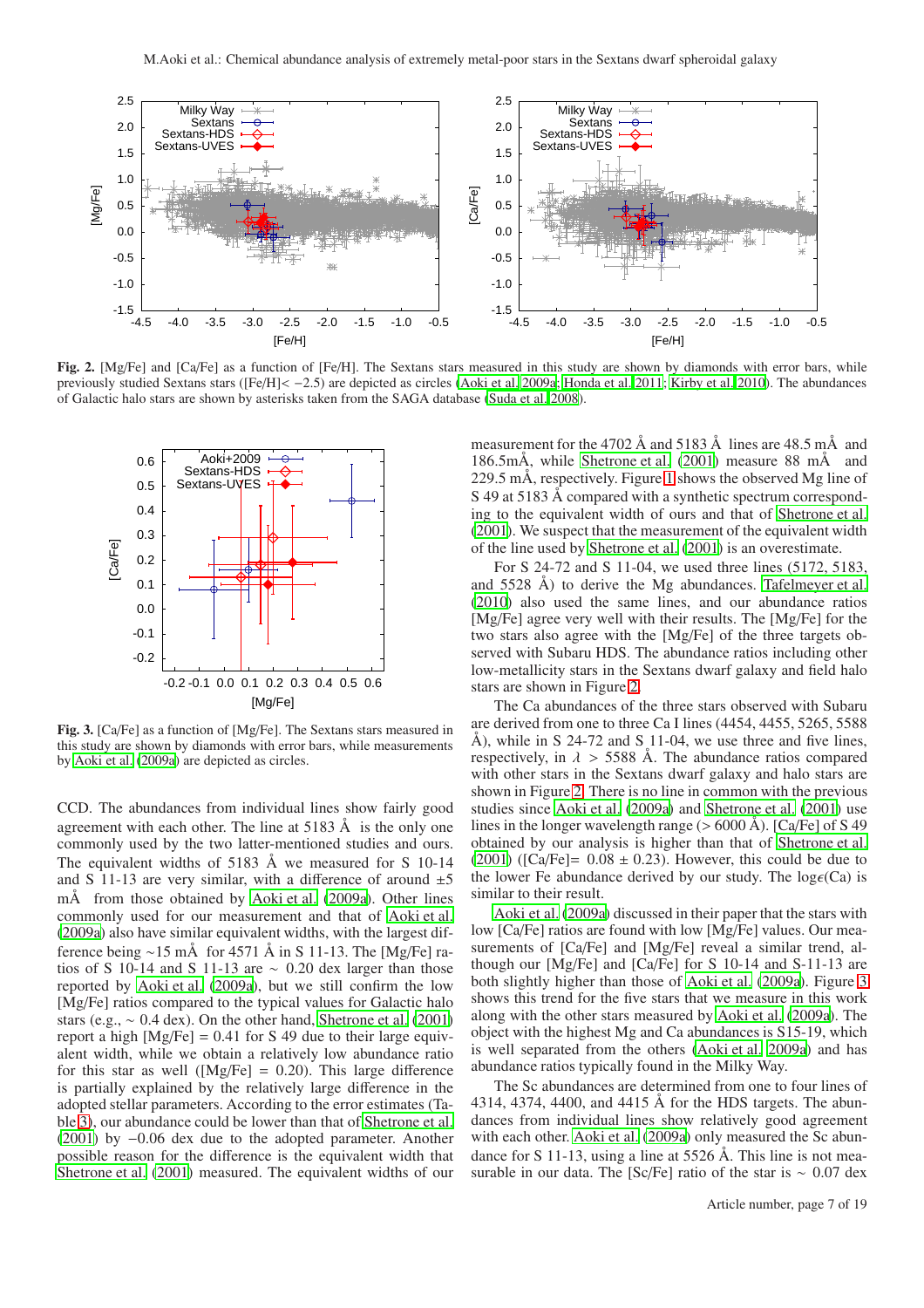

<span id="page-7-0"></span>Fig. 4. Observed Sr line of S 11-04 at 4215 Å (dots). The red solid line shows the synthetic spectra for the abundance derived by our analysis. The blue dashed lines are the spectra calculated after changing the Sr abundance by  $\pm 0.5$  dex. The green dot-dashed line shows a spectrum calculated as the equivalent width obtained by [Tafelmeyer et al. \(2010\)](#page-12-12) is reproduced.

smaller than that reported by [Aoki et al. \(2009a\)](#page-12-8). [Shetrone et al.](#page-12-9) [\(2001](#page-12-9)) do not report on the Sc abundance of S 49. Therefore, this study is the first to report the Sc abundance of S 10-14 and S 49.

For S 24-72 and S 11-04, we used 5031 and 5526 Å to derive the Sc abundances. [Tafelmeyer et al. \(2010](#page-12-12)) also used the same lines. The equivalent widths agree very well with the result of these latter authors. The difference in [Sc/Fe] ratio is around 0.06 dex, indicating that our results agree very well with theirs.

#### 3.4.3. Fe group elements

The abundance of Ti is only obtained from species in the neutral and first ionization stages. Only the upper limit of Ti abundance is obtained for S 10-14 and S 49 from Ti<sub>I</sub> lines. The abundance ratios from Ti<sub>I</sub> and T<sub>iI</sub> lines of S 11-13 are in good agreement with each other. For S 49, the abundance ratio [Ti/Fe] by [Shetrone et al.](#page-12-9) [\(2001\)](#page-12-9) is  $-0.29 \pm 0.15$  dex, which is notably lower than what we obtained, even considering the difference in adopted stellar parameters. No Ti<sub>I</sub> lines were measured that are common to both our study and that of [Shetrone et al.](#page-12-9) [\(2001\)](#page-12-9).

In the study by [Tafelmeyer et al.](#page-12-12) [\(2010\)](#page-12-12), large differences were seen in the first and second ionization stages for S 24-72 and S 11-04; these latter authors find that the ratio of [Ti/Fe] from Ti  $\pi$  lines is ~ 0.42 dex larger than that from Ti  $\pi$  lines. Our measurements for S 24-72 and S 11-04 also show similar differences (Table [4\)](#page-4-0).

The Cr i lines at 4254, 5345 and 5409 Å are used for all three targets, whereas 4289 Å is also used for S 11-13. The abundance ratios of [Cr/Fe] of the three stars are in good agreement with each other. The Cr abundance of S 24-72 and S 11-04 was measured using three or four lines at 5256, 5208, 5345, and 5409 Å. The Cr abundances of all five stars are in good agreement with those of previous studies, and we also note that the abundance ratios are in good agreement with those of metal-poor red giant stars in the Galactic halo.

The Mn abundance was measured using one or two lines at 4048, 5407, and 5420 Å for S 10-14 and S 11-13. [Aoki et al.](#page-12-8) [\(2009a\)](#page-12-8) do not report on Mn abundance. The Mn abundance of S 49 cannot be measured in our study, while [Shetrone et al.](#page-12-9) [\(2001](#page-12-9)) measure its upper limit. The [Mn/Fe] ratio of S 10-14 is higher than that of the other targets including S 24-72 and S 11- 04, but the ratio is still within the typical values for metal-poor Galactic halo stars.

The Mn abundance of S 24-72 and S 11-04 was measured using two to three lines at 4041, 4783, and 4823 Å. The abundances measured using individual lines are in good agreement with each other. [Tafelmeyer et al.](#page-12-12) [\(2010\)](#page-12-12) only used the line at 4823 Å, and the equivalent widths measured by these latter authors agree well with our measurements. The [Mn/Fe] ratios are also in good agreement.

The abundance of Ni was measured using a single Ni<sub>I</sub> line at 5476 Å for all three targets. This was also done for S 11- 13 and S 49 by [Aoki et al.](#page-12-8) [\(2009a\)](#page-12-8) and [Shetrone et al.](#page-12-9) [\(2001\)](#page-12-9). The abundance ratio [Ni/Fe] that we obtain is lower for both stars compared to these two latter-mentioned studies. For S 49, the difference is larger than the error. The equivalent width that these latter two groups measured for 5476 Å is 116 mÅ, which is ∼46 mÅ larger than ours. As mentioned for Mg, the equivalent widths measured by [Shetrone et al. \(2001\)](#page-12-9) are overall larger than our measurements, and lead to larger abundances (except for Ca; but the difference is within the error and could be due to the difference in metallicity).

Using the same single line, we measured the abundance of Ni for S 24-72 and S 11-04. Our [Ni/Fe] ratios are smaller than those of [Tafelmeyer et al.](#page-12-12) [\(2010\)](#page-12-12) by −0.20 and −0.19 for S 24- 72 and S 11-04, respectively. Our equivalent widths measured for both stars are in good agreement. The difference in [Ni/Fe] of S 24-72 can be explained by the difference in applied stellar parameters. A relatively large difference is found in  $\xi$  and  $T_{\text{eff}}$ which results in a lower Ni abundance according to our error estimate (Table [3\)](#page-3-1).

We obtained the abundance of Zn for two targets, S 11-13 and S 49, with a single Zn i line at 4810 Å. This element was not measured by [Aoki et al.](#page-12-8) [\(2009a\)](#page-12-8) and only an upper limit was estimated for S 49 by [Shetrone et al.](#page-12-9) [\(2001\)](#page-12-9) using the same line. The same line was used for S 24-72 and S 11-04 to obtain the Zn abundance in the present study, whereas [Tafelmeyer et al. \(2010](#page-12-12)) did not measure this element. Overall, the abundance ratios are in good agreement with those of metal-poor red giant stars in the Galactic halo.

#### 3.5. Neutron-capture elements

We obtained Sr and Ba abundances for our targets in the Sextans dwarf galaxy and comparison stars. We also estimated the upper limits of Y and Eu. The results are given in Table [4.](#page-4-0) The upper limits estimated for the two elements are not very meaningful because of the limited quality of our spectra and the low abundances expected for these elements from Sr and Ba abundances. An overall summary of Sr and Ba abundances is given in Table [5.](#page-9-0)

We measured the abundance of Sr using the two Sr II lines at  $4078$  Å and  $4216$  Å, which is the first time this has been achieved for S10-14, S 11-13, and S 49. The log $\epsilon$ (Sr) of the three stars are in good agreement with each other. We used the same two lines to obtain the Sr abundance of S 24-72 and S 11-04. The [Sr/Fe] of S 24-72 is in good agreement with that of three of the stars in the sample, while the [Sr/Fe] of S 11-04 is slightly higher than the other four stars. The [Sr/Fe] values measured by [Tafelmeyer et al. \(2010\)](#page-12-12) for S 24-72 and S 11-04 are −0.21±0.35 and −0.01±0.40, respectively, which are considerably larger than what we obtain for the same stars, even considering the difference in the stellar parameters.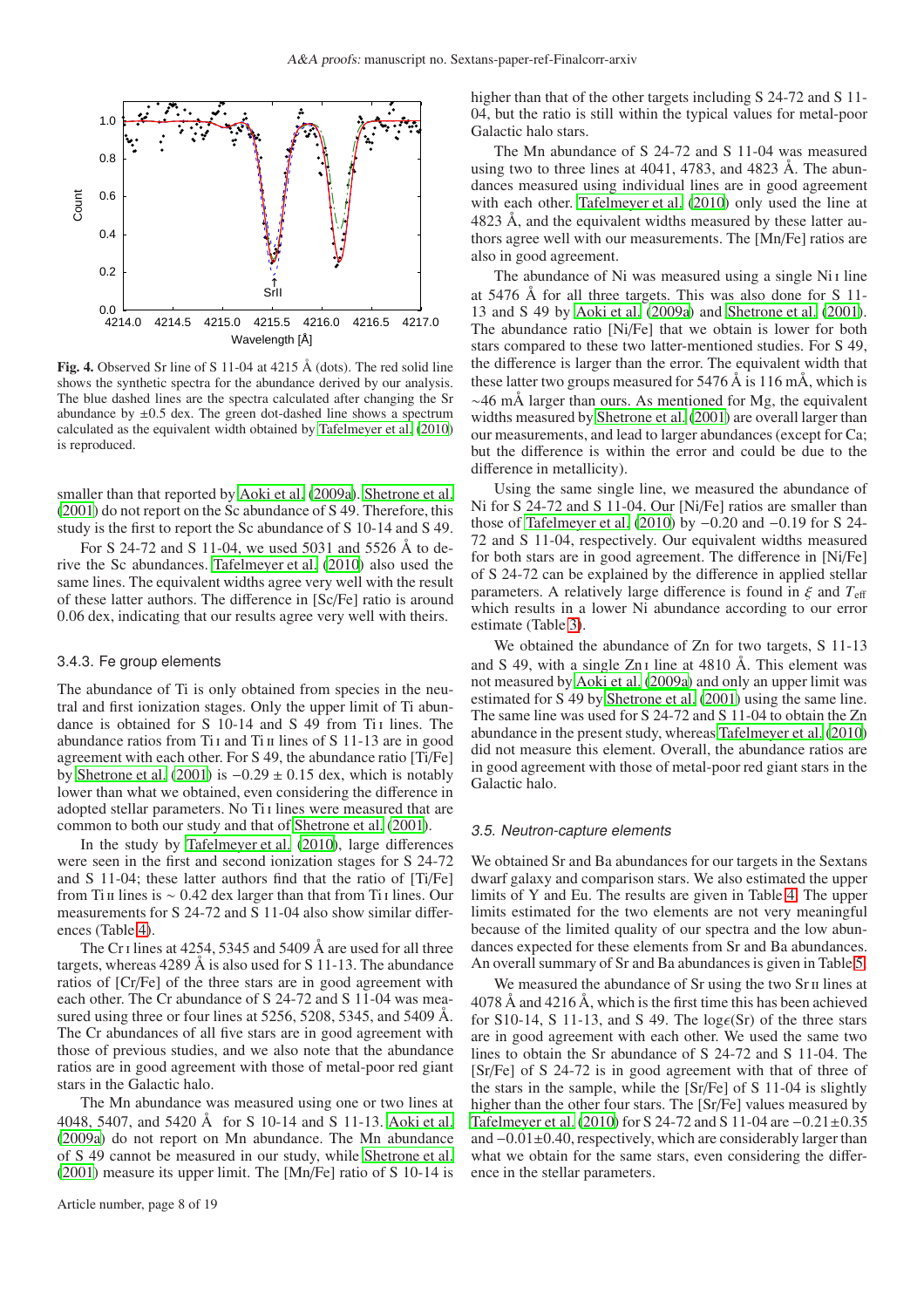

<span id="page-8-0"></span>Fig. 5. Abundance of Fe i derived from individual lines in HD 88609 as a function of wavelength. There is no trend of abundance with wavelength, since scattering is taken into account in our model.

Figure [4](#page-7-0) shows the Sr line for S 11-04 at 4215 Å compared with the synthetic spectra corresponding to the equivalent widths of ours and of [Tafelmeyer et al. \(2010\)](#page-12-12). The equivalent width that we measure for Sr is not very different from that measured by these latter authors, suggesting that the difference in the stellar parameters could be the reason for the difference in abundance.

According to our error estimates (Table [3\)](#page-3-1), the abundance of Sr II is relatively sensitive to stellar parameters. The difference in the value of the parameters between the two studies could result in a difference in Sr abundance for S 24-72 of ∼ −0.34 dex according to our error estimates. Similarly, for S 11-04, the relatively large difference in its parameters could change the Sr abundance of S 11-04 by −0.40 dex. However, these differences cannot fully explain the large difference between the [Sr/Fe] that we obtain and that of [Tafelmeyer et al. \(2010\)](#page-12-12), and a 0.4 dex difference remains.

It should be noted that the treatment of scattering in the opacity calculations in the spectrum synthesis code is discussed in [Tafelmeyer et al.](#page-12-12) [\(2010\)](#page-12-12) in detail. We presume that this is not the reason for the discrepancy of Sr (and Ba) abundances because (1) scattering is included in the opacity calculation in our analysis; (2) no clear dependence of derived Fe abundances on the wavelengths of spectral lines is found in the analysis for HD 88609 (as shown in Fig. [5\)](#page-8-0), in contrast to the dependence found by [Tafelmeyer et al. \(2010](#page-12-12)), where these latter authors do not include the effect of scattering; and (3) the Sr abundance derived by our analysis is lower than those of [Tafelmeyer et al.](#page-12-12) [\(2010](#page-12-12)), whereas higher abundances are expected if the effect of scattering is not included according to their inspection.

The Sr abundance derived for the comparison star HD 88609 in our analysis is in good agreement with those of [Honda et al.](#page-12-34) [\(2004](#page-12-34)) and [Honda et al.](#page-12-27) [\(2007\)](#page-12-27). The differences between their results and ours are smaller than 0.1 dex. [Hansen et al.](#page-12-35) [\(2012\)](#page-12-35) obtained a higher Sr abundance for this object by about 0.3 dex. This is at least partially explained by the difference of microturbulent velocity: our value is 0.7 kms<sup>-1</sup> larger than that of these latter authors, which could result in an abundance that is lower by about 0.3 dex.

Although there remains a discrepancy between our results for S24-72 and S11-04 and those of Tafelmeyer et al. (2010), we expect that our results can be combined with those of the other three stars to which the same analysis technique is applied. A

comparison of [Sr/Fe] in the red giant stars of the Galactic halo is shown in Figure [6.](#page-9-1) Sr is clearly under-abundant in these stars in the Sextans dwarf galaxy compared to the average abundance ratio of field stars. The possible offset between our results and those of previous studies should be noted, taking into account the discrepancy in derived Sr abundance between our analysis and that of [Tafelmeyer et al. \(2010\)](#page-12-12). Nevertheless, the possible offset is at the level of 0.4 dex, which does not affect the above result showing that Sr is under-abundant in the Sextans stars.

We obtained the abundance of Ba whilst taking the effect of hyperfine splitting into consideration [\(McWilliam 1998\)](#page-12-28). [Aoki et al. \(2009a\)](#page-12-8) measured the abundance of Ba from two lines at 4934 Å and 6141 Å. These latter authors did not use the line at 4554 Å because it is affected by a bad column on the CCD. [Shetrone et al.](#page-12-9) [\(2001\)](#page-12-9) measured the Ba abundance of S 49 from two lines at 5853 and 6141 Å without considering the effect of hyperfine splitting. We measured the Ba abundance of S 24-72 and S 11-04 using 4934, 6141, and 6496 Å, including the effect of hyperfine splitting. The differences in [Ba/Fe] and [Sr/Ba] abundance ratios between ours and previous studies are given in Table [5.](#page-9-0) The [Ba/Fe] of S 24-72 and S 11-04 is compared with other stars in the Sextans dwarf galaxy and halo stars in Figure [6.](#page-9-1) Ba is also under-abundant in these stars in the Sextans dwarf galaxy.

[Tafelmeyer et al. \(2010](#page-12-12)) showed that S 24-72 and S 11-04 have similar [Sr/Ba] abundance ratios (∼0.8 dex). Since we obtained a lower Sr abundance, the Sr/Ba abundance ratio we measure is lower than that of [Tafelmeyer et al.](#page-12-12) [\(2010\)](#page-12-12). We adopt the result obtained by our analysis which was also applied to the abundance measurements for S 10-14, S 11-13, and S 49 observed in the present work. The standard deviations for [Sr/Fe] and [Ba/Fe] for the five Sextans stars analyzed here are 0.27 and 0.25 dex, respectively. These values are similar to the errors estimated for [Sr/Fe] and [Ba/Fe], which are 0.26 and 0.27 dex, on average, respectively. This indicates that we find no intrinsic scatter in these abundance ratios for the five stars studied here. The upper limit of the scatter would be comparable to the average errors estimated. As for [Sr/Ba], the standard deviation of the five Sextans stars is 0.07 dex, while the estimated error is 0.32 dex. Clearly, no intrinsic scatter of the abundance ratios is found in our results. The fact that the scatter of [Sr/Ba] is smaller than the errors possibly indicates that the errors are overestimated in our study, but we can still conclude that intrinsic scatter is not found.

As we point out in Sect.1, abundance ratios of neutroncapture elements (e.g., [Sr/Ba]) confer an advantage for chemical tagging, because their abundance ratio could be sensitive to the enrichment by preceding nucleosynthesis events, which results in a large scatter in metal-poor stars in the Milky Way halo. Figure [7](#page-9-2) shows the relation between [Sr/Ba] and metallicity of our five Sextans dwarf galaxy stars and the stars in the Milky Way halo which show a large scatter. On the contrary, the five Sextans dwarf galaxy stars show very good agreement in the [Sr/Ba] ratio. In the following section, we discuss the possible reasons for the clustering of [Sr/Ba].

## **4. Discussion**

## 4.1. Clustering of abundance ratios

The abundance analysis for five extremely metal-poor stars in the Sextans dwarf galaxy confirms the clustering of abundances of Mg, Ca, and Ba as found by previous studies [\(Aoki et al. 2009a;](#page-12-8) [Tafelmeyer et al. 2010\)](#page-12-12). Here we focus on the abundance ratios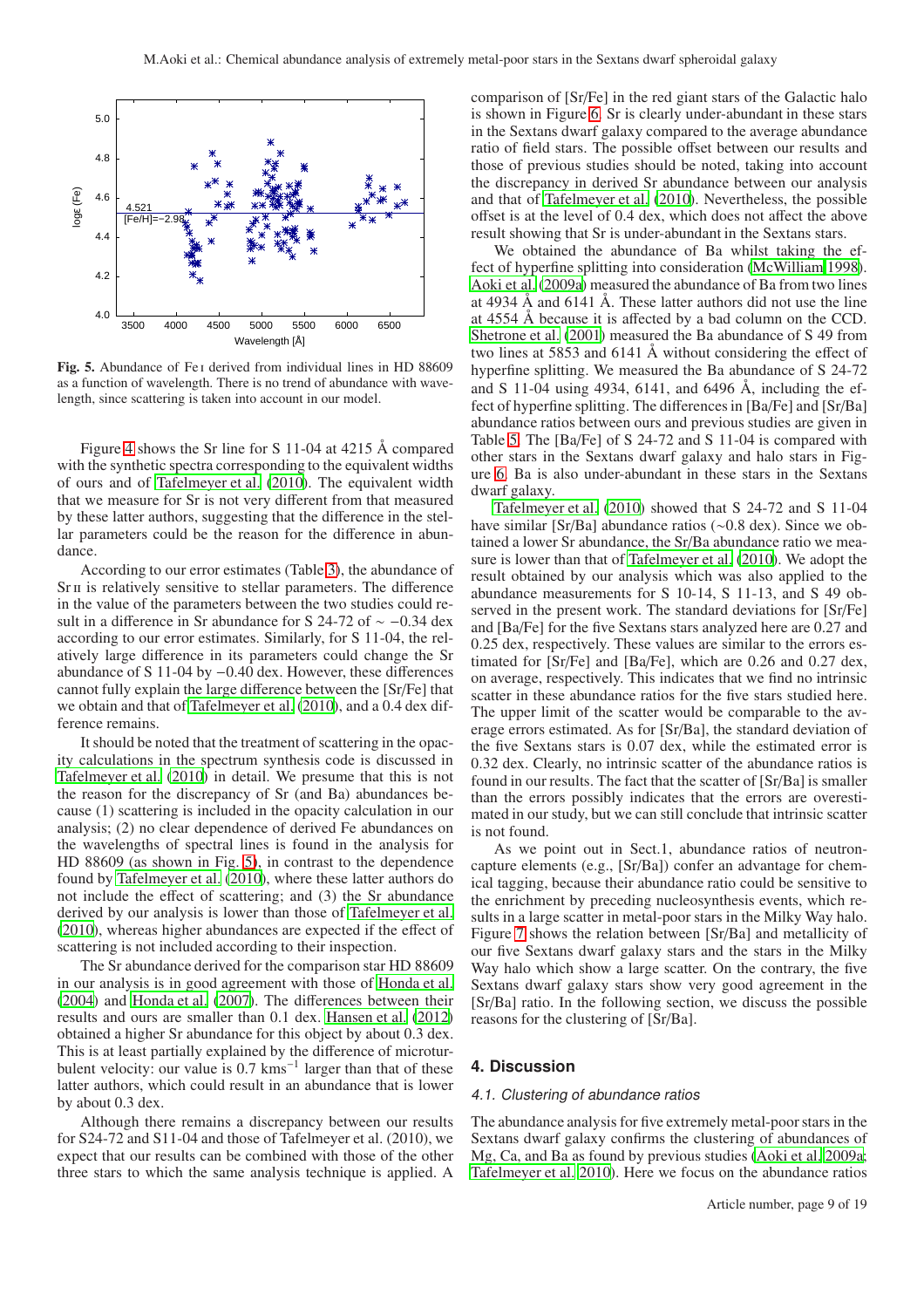

<span id="page-9-1"></span>Fig. 6. [Sr/Fe] and [Ba/Fe] as a function of [Fe/H]. The Sextans stars measured in this study are shown by diamonds with error bars; open diamonds are our target stars observed by Subaru HDS while filled diamonds are re-analyzed stars taken from the VLT archive. Previously studied Sextans stars are depicted by circles [\(Shetrone et al. 2001](#page-12-9); [Aoki et al. 2009a\)](#page-12-8). The abundances of Galactic halo stars are shown by asterisks taken from the SAGA database [\(Suda et al. 2008](#page-12-33)). Blue symbols show RGB stars that have similar metallicity (−3.22 < [Fe/H] < −2.65) to the five stars. The right panel shows the histogram of these halo RGB stars. The histogram range shaded in blue shows the range where our five Sextans dwarf galaxy stars lie.



<span id="page-9-2"></span>Fig. 7. [Sr/Ba] as a function of [Fe/H] and [Ba/H]. The Sextans stars measured in this study are shown by diamonds with error bars; open diamonds are our target stars observed by Subaru HDS while filled diamonds are re-analyzed stars taken from the VLT archive. Blue symbols show 98 halo RGB stars that have similar metallicity (−3.22 < [Fe/H] < −2.65) and [Ba/Fe] (−1.95 <[Ba/Fe] < −0.77) to the five stars. The right panel shows the histogram of  $[Sr/Ba]$  for the 98 halo stars. The range of the ratio  $(0.2 < [Sr/Ba] < 0.6$  is shaded in blue, in which we see clumping of  $[Sr/Ba]$ with our five Sextans dwarf galaxy stars.

Table 5. Abundance ratios of our work and comparison with previous studies

<span id="page-9-0"></span>

| <b>Star</b> | [Sr/Fe]          | [Ba/Fe]          | [Sr/Ba]         | [ $Ba/H$ ]       | $\Delta$ [Sr/Fe]        | $\Delta$ [Ba/Fe] | $\Delta$ [Sr/Ba]        | Ref. |
|-------------|------------------|------------------|-----------------|------------------|-------------------------|------------------|-------------------------|------|
| S 10-14     | $-1.05 + 0.28$   | $-1.52 + 0.30$   | $0.47 \pm 0.36$ | $-4.34 \pm 0.23$ | .                       | $-0.18$          | $\cdot$ $\cdot$ $\cdot$ | (1)  |
| S 11-13     | $-1.39 + 0.33$   | $-1.66 + 0.29$   | $0.27 + 0.40$   | $-4.48 + 0.21$   | .                       | $-0.32$          | $\ldots$                | (1)  |
| S 49        | $-0.89 \pm 0.24$ | $-1.25 \pm 0.32$ | $0.36 \pm 0.34$ | $-4.31 \pm 0.25$ | $\cdot$ $\cdot$ $\cdot$ | $-0.20$          | $\cdots$                | (2)  |
| S 24-72     | $-1.00 + 0.26$   | $-1.32 + 0.23$   | $0.32 + 0.29$   | $-4.22 + 0.13$   | $-0.79$                 | $-0.22$          | $-0.57$                 | (3)  |
| $S$ 11-04   | $-0.64 + 0.19$   | $-1.00 + 0.23$   | $0.36 \pm 0.23$ | $-3.85 + 0.12$   | $-0.63$                 | $-0.15$          | $-0.48$                 | (3)  |
| HD 88609    | $-0.20 + 0.20$   | $-1.03 + 0.22$   | $0.83 \pm 0.22$ | $-4.00 + 0.09$   | $-0.15$                 | $-0.22$          | 0.07                    | (4)  |

Notes. The difference is taken as our results minus those of other works.

References. (1) [Aoki et al. \(2009a](#page-12-8)); (2) [Shetrone et al.](#page-12-9) [\(2001](#page-12-9)); (3) [Tafelmeyer et al. \(2010](#page-12-12)); (4) [Honda et al.](#page-12-27) [\(2007](#page-12-27))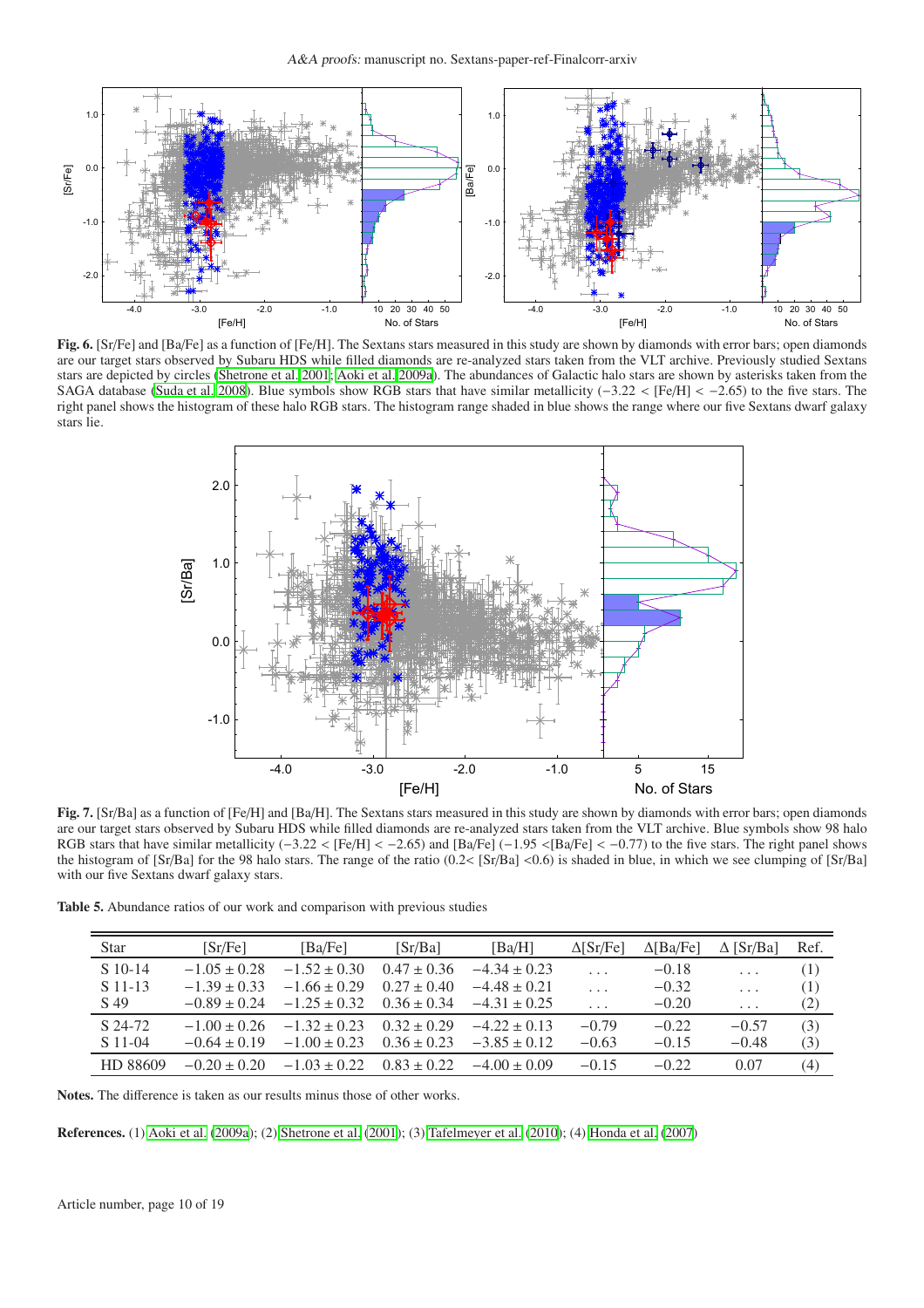

<span id="page-10-0"></span>Fig. 8. [Sr/Ba] as a function of [Ba/H], showing a comparison between our results and those of previous studies. Stars in classical dwarf spheroidal galaxies are shown by squares for Carina [\(Venn et al.](#page-12-36) [2012\)](#page-12-36), Draco [\(Cohen & Huang 2009](#page-12-37)), Sculptor [\(Starkenburg, E. et al.](#page-12-38) [2013;](#page-12-38) [Jablonka et al. 2015\)](#page-12-39), and Ursa Minor [\(Kirby & Cohen 2012](#page-12-40); [Cohen & Huang 2010](#page-12-41)), and stars in ultra faint dwarf galaxies are shown by triangles for Reticulum II [\(Ji et al. 2016](#page-12-42)), Coma Berenices [\(Frebel et al. 2009](#page-12-43)), Leo IV [\(Simon et al. 2010\)](#page-12-44), Triangulum II [\(Kirby et al. 2017\)](#page-12-45), Tucana II [\(Chiti et al. 2018](#page-12-46)), Horologium I [\(Nagasawa et al. 2018](#page-12-47)), Bootes I [\(Ishigaki et al. 2014\)](#page-12-48) and Ursa Major II [\(Frebel et al. 2009\)](#page-12-43). The asterisks show Milky Way halo stars. The stars in dwarf galaxies and Milky Way halo stars shown here have [Fe/H] between −3.22 and −2.65.

of Sr and Ba, which could provide a new examination of the clustering of chemical abundance ratios in this galaxy.

The blue stars in Figure [6](#page-9-1) are halo stars with  $-3.22 < [Fe/H]$ −2.65, which covers the metallicities of the five Sextans stars. The right panels of Figure [6](#page-9-1) show the distributions of [Sr/Fe] and [Ba/Fe] for these halo stars. The regions corresponding to the [Sr/Fe] and [Ba/Fe] values of the five Sextans stars are shaded in blue.

Figure [7](#page-9-2) shows that the five stars studied by the present work have similar [Sr/Ba] ratios. This clumping is distinctive compared to the [Sr/Ba] spread seen in the halo stars. The blue symbols in Figure [7](#page-9-2) show 98 halo RGB stars that have similar metallicity and [Ba/Fe] ratio to the five target stars (−3.22 < [Fe/H]  $<-2.65$  and  $-1.95$  <[Ba/Fe] < -0.77), showing a very wide spread of [Sr/Ba] from −0.6 up to 2.0. The stars are not uniformly spread, as can be seen in the histogram showing the distribution of [Sr/Ba] of those 98 halo RGB stars, with the peak around [Sr/Ba]∼0.9. Interestingly, our five stars do not clump at the peak but at lower [Sr/Ba] regions. The five stars lie in the range  $0.2 <$ [Sr/Ba]<0.6 (highlighted bars in the histogram, Figure [7\)](#page-9-2). Within this range, there are 16 RGB halo stars out of the selected 98 stars. If the five stars of our sample are assumed to have a similar distribution of [Sr/Ba] to that of the field halo stars with similar [Ba/Fe], the probability that the five Sextans metal-poor stars clump in the range of 0.2<[Sr/Ba]<0.6 is  $(16/98)^{5-1}$  = 0.07%. If we adopt a wider range, namely −0.2 <[Sr/Ba]<0.8, the number of RGB stars in the range is 44, and the probability estimated in the same manner is 4.06%. This result indicates that the clustering of the [Sr/Ba] abundance ratios of the five stars is significant, which is not explained if the [Sr/Ba] distribution of halo stars is assumed. Similar estimates of the probabilities that the five Sextans stars clump in the ranges given above for [Sr/Fe] and [Ba/Fe] are as low as 0.1%. It should be noted that the [Sr/Fe] and [Ba/Fe] values of very metal-poor stars in dwarf galaxies are relatively low in general, and therefore it might not be meaningful to calculate the probability assuming the distribution of these abundance ratios of halo stars. By contrast, the [Sr/Ba] values of very metal-poor stars in dwarf galaxies show a wide distribution (see below).

The clustering of [Sr/Ba] could be evidence that the five metal-poor stars in the Sextans dwarf galaxy were formed in an environment of homogeneous chemical composition. Our result does not prove that all the extremely metal-poor stars in this galaxy were formed in an environment of homogenous composition since there is at least one other star studied by [Aoki et al.](#page-12-8) [\(2009a\)](#page-12-8) with similar metallicity but with higher Mg and Ba abundance (Figure [2](#page-6-0) and [7\)](#page-9-2). There could be more than one cluster in this dwarf galaxy, but this has not yet been confirmed. However, the fact that a group of extremely metal-poor stars in the Sextans dwarf galaxy share a similar [Sr/Ba] ratio at least provides constraints on the numerical simulation of possible hierarchical formation and merger history of the Sextans dwarf galaxy.

Such clustering of chemical abundance ratios in very metalpoor stars is predicted by models of dwarf galaxy formation (e.g., [Bland-Hawthorn et al. 2010\)](#page-12-7), which is in clear contrast to the dispersion in field halo stars. The large and smooth distribution in abundance ratios for elements in the field halo stars could be the result of combining a large number of clusters. More samples of clustering in elemental abundances for metal-poor stars in dwarf galaxies would provide a means to strongly constrain the scenario for Milky Way formation.

## 4.2. Sr and Ba abundances in dwarf galaxies

Figure [8](#page-10-0) shows the relation between [Sr/Ba] and [Ba/H] compared with Milky Way halo stars with metallicity −3.22 <[Fe/H]< −2.65 and stars in other previously studied dwarf spheroidal galaxies in the same metallicity range (Table [6\)](#page-11-0). As mentioned by [Tafelmeyer et al. \(2010](#page-12-12)) , [François et al.](#page-12-49) [\(2007\)](#page-12-49) described a strong anti-correlation between [Sr/Ba] and [Ba/H]. In the Milky Way halo, [Sr/Ba] increases from a solar abundance ratio to  $1.0 \pm 0.4$  dex as [Ba/H] decreases from  $-3$ to −4 dex. Below [Ba/H]=−5, there are fewer samples of stars to show the trend, and other stars show lower abundance ratios. Some objects in dwarf galaxies follow the anti-correlation trend, but many others show lower [Sr/Ba] than the trend. We note that within the same classical dwarf spheroidal galaxies, there is generally good agreement between stars in terms of [Ba/H], but the number of stars studied for each galaxy is still too small. Our measurements of Sr and Ba abundances for five stars in Sextans are a first example of clustering of the abundance ratios including neutron-capture elements.

The Milky Way halo stars in Figure [8](#page-10-0) show not only the strong anti-correlation but also a branch with [Sr/Ba]∼ 0, which starts to extend at [Ba/H]∼−4. This is also apparent in the dwarf galaxy stars, including the Sextans dwarf galaxy stars we analyzed. This branch is also mentioned by [Mashonkina et al.](#page-12-50) [\(2017\)](#page-12-50). These latter authors suggest that this branch is due to a second producer of Sr which is independent of the production of Ba and operated below [Ba/H] ∼−4. It is also possible that the Sr and Ba of the stars that lie on this branch come from the same origin. Interestingly, we can see that stars in ultra-faint dwarf galaxies other than Reticulum II lie near this branch. Reticulum II, an ultra-faint dwarf galaxy known to have enriched r-process element abundance also shows clustering in Figure [8.](#page-10-0) In this figure, we selected those stars that have similar metallicity to our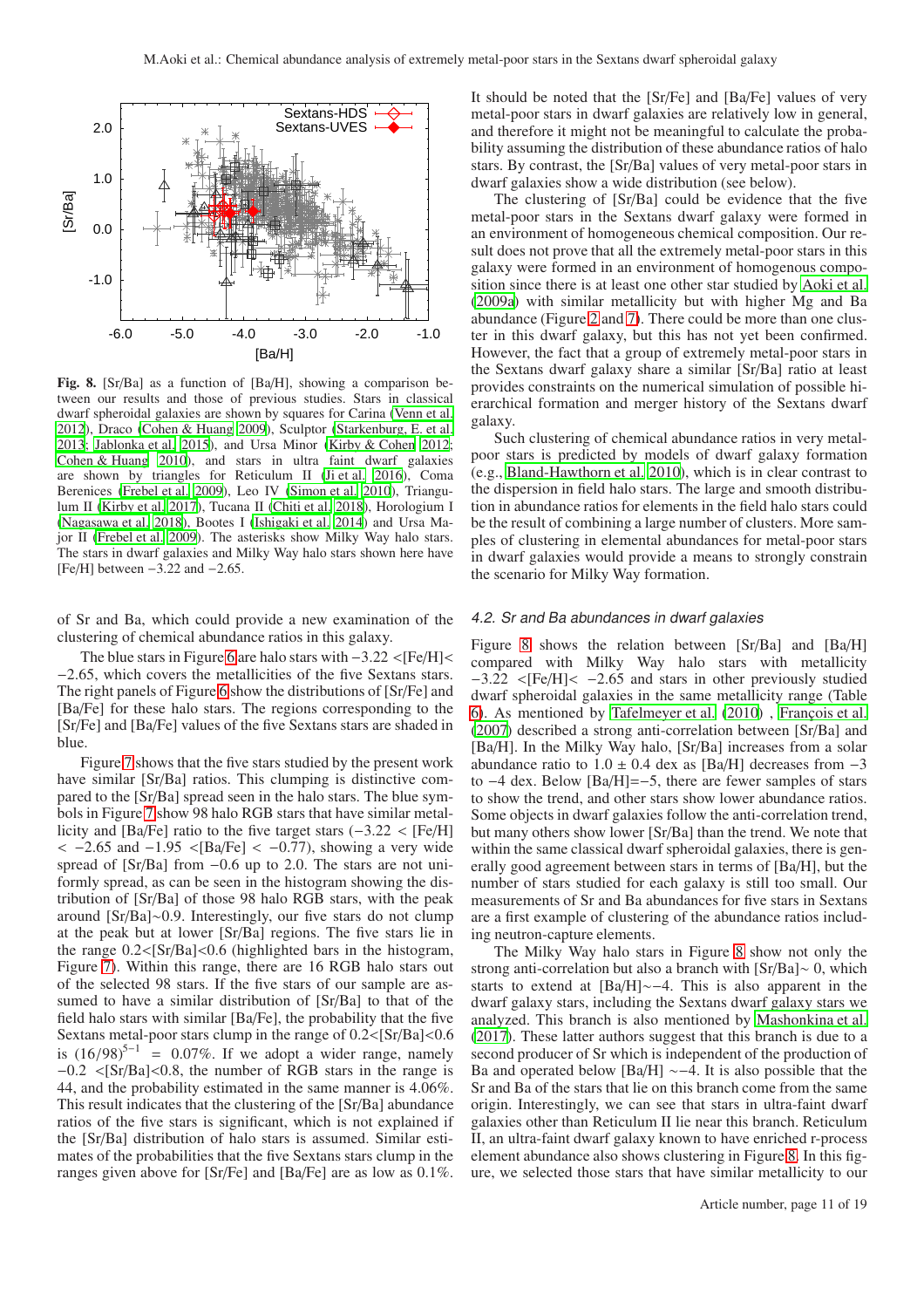|  |  | Table 6. [Sr/Ba] and [Ba/H] of stars in dwarf galaxies of Fig. 7 |  |  |  |  |  |
|--|--|------------------------------------------------------------------|--|--|--|--|--|
|--|--|------------------------------------------------------------------|--|--|--|--|--|

<span id="page-11-0"></span>

| Classical dwarf spheroidal galaxies |         |         |      |
|-------------------------------------|---------|---------|------|
| Star                                | [Sr/Ba] | [Ba/H]  | Ref. |
| Car-1087                            | $-0.49$ | $-3.88$ | (1)  |
| Car-7002                            | $-0.23$ | $-3.84$ | (1)  |
| 19219                               | $-0.87$ | $-3.61$ | (2)  |
| 19629                               | $-0.60$ | $-3.42$ | (2)  |
| Scl 03 170                          | 0.76    | $-3.68$ | (3)  |
| Scl024 01                           | 0.88    | $-3.15$ | (3)  |
| scl 03 059                          | 0.08    | $-3.49$ | (4)  |
| UMiJI19                             | 0.99    | $-4.29$ | (5)  |
| UMi33533                            | 1.24    | $-4.14$ | (5)  |
| <b>UMi20103</b>                     | 0.49    | $-3.98$ | (6)  |
| Ultra faint dwarf galaxies          |         |         |      |
| Star                                | [Sr/Ba] | [Ba/H]  | Ref. |
| DES J033454-540558                  | $-1.10$ | $-1.37$ | (7)  |
| DES J033447-540525                  | $-0.72$ | $-1.83$ | (7)  |
| DES J033523-540407                  | $-0.62$ | $-2.22$ | (7)  |
| DES J033537-540401                  | $-1.18$ | $-1.33$ | (7)  |
| DES J033607-540235                  | $-0.28$ | $-2.06$ | (7)  |
| ComBer-S2                           | 0.33    | $-4.80$ | (8)  |
| LeoIV-S1                            | 0.43    | $-4.64$ | (9)  |
| 40                                  | 0.86    | $-5.29$ | (10) |
| TucII-06                            | $-0.19$ | $-4.20$ | (11) |
| $TuclI-011$                         | 0.30    | $-4.82$ | (11) |
| TucII-203                           | $-0.10$ | $-4.38$ | (11) |
| TucII-033                           | $-0.15$ | $-4.13$ | (11) |
| DESJ025535-540643                   | 0.09    | $-3.93$ | (12) |
| Boo-094                             | $-1.06$ | $-4.28$ | (13) |
| UMaII-S1                            | 0.68    | $-4.45$ | (8)  |

**References.** (1) [Venn et al. \(2012\)](#page-12-36); (2) [Cohen & Huang](#page-12-37) [\(2009](#page-12-37)); (3) [Starkenburg, E. et al. \(2013](#page-12-38)); (4) [Jablonka et al.](#page-12-39) [\(2015](#page-12-39)); (5) [Cohen & Huang \(2010\)](#page-12-41); (6) [Kirby & Cohen](#page-12-40) [\(2012](#page-12-40)); (7) [Ji et al.](#page-12-42) [\(2016\)](#page-12-42); (8) [Frebel et al. \(2009](#page-12-43)); (9) [Simon et al.](#page-12-44) [\(2010](#page-12-44)); (10) [Kirby et al.](#page-12-45) [\(2017\)](#page-12-45); (11) [Chiti et al. \(2018\)](#page-12-46); (12) [Nagasawa et al.](#page-12-47) [\(2018](#page-12-47)); (13) [Ishigaki et al. \(2014\)](#page-12-48)

sample stars. However, other stars in Reticulum II that show a wide metallicity distribution show a small dispersion of [Sr/Ba] [\(Ji et al. 2016\)](#page-12-42). Given the wide metallicity distribution, the homogeneity of neutron-capture element ratios found in Reticulum II could be due to different mechanisms from those that lead to the clustering found in dwarf spheroidal galaxies.This homogeneity could be due to a single r-process event that has polluted the whole progenitor of the ultra-faint dwarf galaxy.

The classical dwarf spheroidal stars, in general, have slightly higher [Ba/H] than the majority of those in ultra-faint dwarf galaxies. The stars with [Sr/Ba]> 0.0 (except for the Sextans dwarf galaxy stars) lie on top of the thick anti-correlation trend of the Milky Way halo stars. On the other hand, classical dwarf spheroidal stars with negative [Sr/Ba] (two stars in Carina and two in Draco) do not follow the anti-correlation trend and are not found in the aforementioned branch. We note that within the same dwarf galaxies, some stars have a similar Sr/Ba ratio, but the number of stars studied is too small for a meaningful analysis of clustering. On the other hand, Tucana II, an ultra faint dwarf galaxy that has four stars in our range of [Fe/H] shows moderate clustering in [Sr/Ba]. The majority of these stars are located in the branch mentioned in the previous paragraph.

Overall, the stars in classical dwarf spheroidal galaxies do not show the clear anti-correlation trend in [Sr/Ba] as a function of [Ba/H], which we see clearly in the Milky Way halo stars. On the other hand, the abundance ratios of the ultra-faint dwarf galaxy stars generally show an anti-correlation trend with smaller inclination, from the lower part of the anti-correlation on the Milky Way halo stars at higher [Ba/H] to the "branch" at [Sr/Ba]∼ 0 at lower [Ba/H].

## **5. Summary**

We analyzed the high-resolution spectra of five metal-poor red giants ( $[Fe/H] < -2.8$ ) in the Sextans dwarf spheroidal galaxy. Three of the stars were observed with Subaru HDS, while two stars were taken from the VLT archive. The abundances of eight chemical elements were measured. The abundance of Sr was measured for the first time in the three targets observed with Subaru.

We have confirmed that, in general, the  $\alpha$ /Fe abundance ratios of dwarf galaxies are slightly lower than the average for stars in the Galactic halo. The abundance ratios of Mg, Ca, and Ba for the five stars of our sample show good agreement with one another.

The Sr/Ba abundance ratios of the five metal-poor stars are also in good agreement with each other. The clumping is distinctive compared to the [Sr/Ba] spread seen in the halo stars with similar metallicity. The probability of such clumping of [Sr/Ba] is very small if the [Sr/Ba] distribution of halo stars is assumed. The clustering of [Sr/Ba] that we observe is good evidence that these stars were formed in an environment of homogeneous chemical composition.

Previous studies of other dwarf spheroidal galaxies, including ultra-faint dwarf galaxies generally, reveal two general trends for the Milky Way halo stars. One is the [Ba/H] versus [Sr/Ba] anti-correlation trend, and the other is the branch of stars at [Ba/H]∼−4, with a flatter trend of [Sr/Ba]. Our results provide constraints on the possible different nucleosynthesis origins for Sr, which starts at [Ba/H]∼−4. Sextans dwarf galaxy stars lie at the start of the branch, which could provide a hint to the formation and chemical origin of the Sextans dwarf galaxy.

Our results also provide a constraint on the formation and chemical evolution of the Sextans dwarf galaxy and provide clues as to the roles of dwarf galaxies as building blocks for making large structures. Further surveys of metal-poor stars in dwarf spheroidal galaxies, along with their kinematic measurements, will improve our understanding of the role of dwarf galaxies in the evolution of the Milky way. After this work was completed, to further chemical abundance studies of the Sextans dwarf galaxy were submitted [\(Theler et al. 2019;](#page-12-51) [Lucchesi et](#page-12-52) al. [2020,](#page-12-52) submitted). This dwarf galaxy may be a particularly interesting future target as a relatively large number of its very metal-poor stars have been observed.

#### *Acknowledgements.*

This research has made use of the SIMBAD database, operated at CDS, Strasbourg, France. MA acknowledges support from the IMPRS on Astrophysics at the LMU München. PFR acknowledges support from the "Action Fédératrice Etoiles" of the Paris-Meudon Observatory. We express our sincere gratitude to Dr. Yuhri Ishimaru, who, although no longer with us, continues to inspire us with her works. The early phase of this study is based on discussions with her.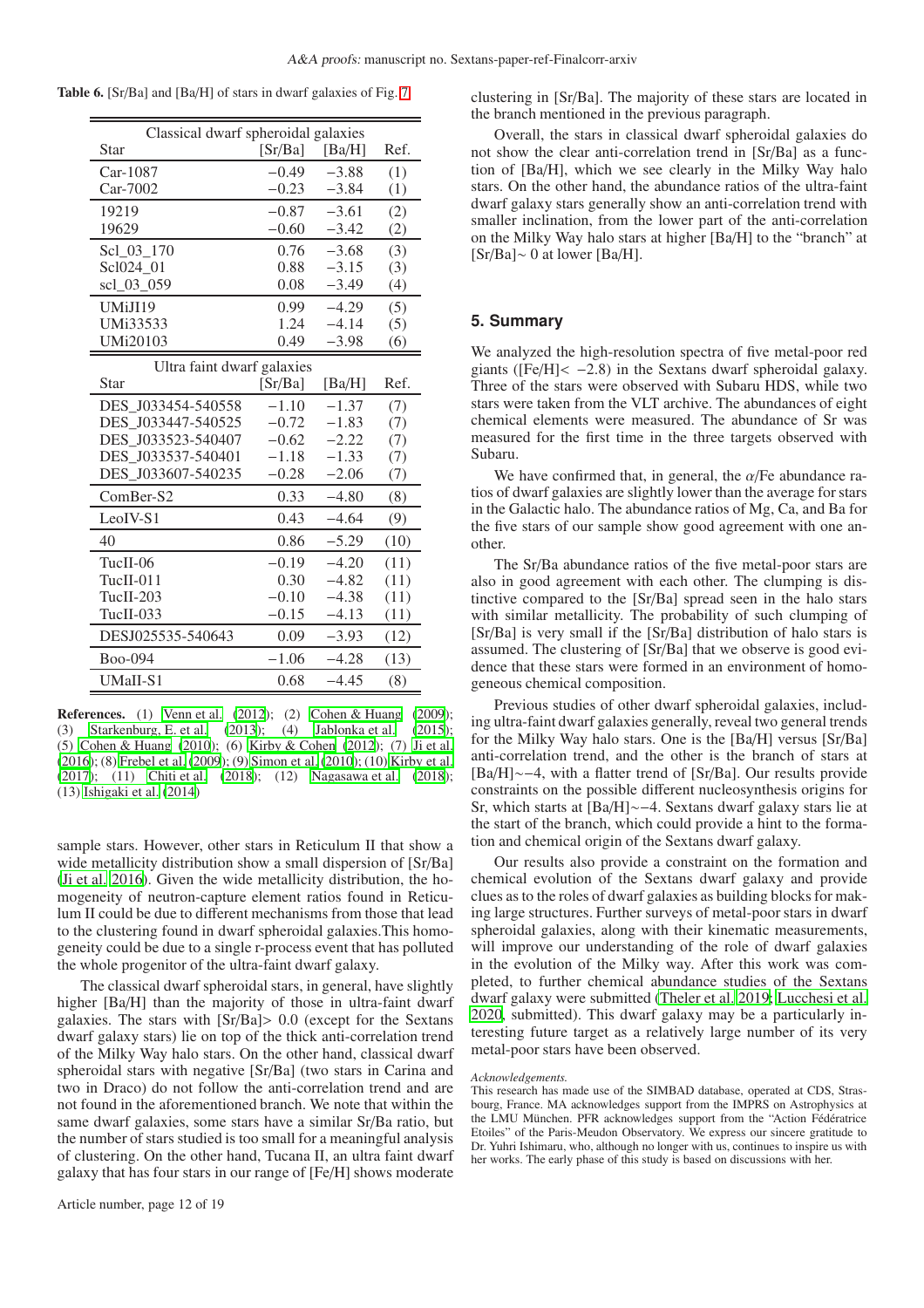## <span id="page-12-21"></span><span id="page-12-20"></span><span id="page-12-19"></span><span id="page-12-18"></span><span id="page-12-17"></span>**References**

- <span id="page-12-25"></span>Alonso, A., Arribas, S., & Martínez-Roger, C. 1999, Astronomy and Astrophysics Supplement Series, 140, 261
- <span id="page-12-8"></span>Aoki, W., Arimoto, N., Sadakane, K., et al. 2009a, Astronomy & Astrophysics, 502, 569
- <span id="page-12-22"></span>Aoki, W., Barklem, P. S., Beers, T. C., et al. 2009b, The Astrophysical Journal, 698, 1803
- <span id="page-12-29"></span>Asplund, M., Grevesse, N., Sauval, A., & Scott, P. 2009, Preprint, 909
- <span id="page-12-7"></span>Bland-Hawthorn, J., Karlsson, T., Sharma, S., Krumholz, M., & Silk, J. 2010, The Astrophysical Journal, 721, 582
- <span id="page-12-15"></span>Castelli, F. & Kurucz, R. 2003, Modelling of Stellar Atmospheres (IAU Symp. 210), ed
- <span id="page-12-46"></span>Chiti, A., Frebel, A., Ji, A. P., et al. 2018, The Astrophysical Journal, 860
- <span id="page-12-37"></span>Cohen, J. G. & Huang, W. 2009, The Astrophysical Journal, 701, 1053
- <span id="page-12-41"></span>Cohen, J. G. & Huang, W. 2010, The Astrophysical Journal, 719, 931
- <span id="page-12-0"></span>Diemand, J., Kuhlen, M., & Madau, P. 2007, The Astrophysical Journal, 667, 859
- <span id="page-12-1"></span>Font, A. S., Johnston, K. V., Bullock, J. S., & Robertson, B. E. 2006, The Astrophysical Journal, 646, 886
- <span id="page-12-49"></span>François, P., Depagne, E., Hill, V., et al. 2007, Astronomy & Astrophysics, 476, 935
- <span id="page-12-43"></span>Frebel, A., Simon, J. D., Geha, M., & Willman, B. 2009, The Astrophysical Journal, 708, 560
- <span id="page-12-5"></span>Freeman, K. & Bland-Hawthorn, J. 2002, arXiv preprint astro-ph/0208106
- <span id="page-12-35"></span>Hansen, C. J., Primas, F., Hartman, H., et al. 2012, Astronomy & Astrophysics, 545, A31
- <span id="page-12-6"></span>Hawkins, K. & Wyse, R. F. 2018, Monthly Notices of the Royal Astronomical Society, 481, 1028
- <span id="page-12-2"></span>Helmi, A., White, S. D., De Zeeuw, P. T., & Zhao, H. 1999, Nature, 402, 53
- <span id="page-12-24"></span>Hernández, J. G. & Bonifacio, P. 2009, Astronomy & Astrophysics, 497, 497
- <span id="page-12-13"></span>Honda, S., Aoki, W., Arimoto, N., & Sadakane, K. 2011, Publications of the Astronomical Society of Japan, 63, S523
- <span id="page-12-27"></span>Honda, S., Aoki, W., Ishimaru, Y., & Wanajo, S. 2007, The Astrophysical Journal, 666, 1189
- <span id="page-12-34"></span>Honda, S., Aoki, W., Kajino, T., et al. 2004, The Astrophysical Journal, 607, 474
- <span id="page-12-48"></span>Ishigaki, M. N., Aoki, W., Arimoto, N., & Okamoto, S. 2014, Astronomy & Astrophysics, 562, A146
- <span id="page-12-39"></span>Jablonka, P., North, P., Mashonkina, L., et al. 2015, Astronomy & Astrophysics, 583, A67
- <span id="page-12-42"></span>Ji, A. P., Frebel, A., Simon, J. D., & Chiti, A. 2016, The Astrophysical Journal, 830, 93
- <span id="page-12-26"></span>Karachentsev, I. & Karachentseva, V. ????, AJ, 127, 2031
- <span id="page-12-10"></span>Karlsson, T., Bland-Hawthorn, J., Freeman, K., & Silk, J. 2012, arXiv preprint arXiv:1201.5376
- <span id="page-12-40"></span>Kirby, E. & Cohen, J. 2012, PhD thesis, PhD thesis, University of Texas at Austin The Astrophysical Journal, 839
- <span id="page-12-45"></span>Kirby, E. N., Cohen, J. G., Simon, J. D., et al. 2017, The Astrophysical Journal, 838, 83
- <span id="page-12-32"></span>Kirby, E. N., Guhathakurta, P., Simon, J. D., et al. 2010, The Astrophysical Journal Supplement Series, 191, 352
- <span id="page-12-52"></span>Lucchesi, R., Lardo, C., Primas, F., et al. 2020, arXiv preprint arXiv:2001.11033
- <span id="page-12-50"></span>Mashonkina, L., Jablonka, P., Sitnova, T., Pakhomov, Y., & North, P. 2017, Astronomy & Astrophysics, 608, A89
- <span id="page-12-31"></span>Masseron, T., Plez, B., Van Eck, S., et al. 2014, Astronomy & astrophysics, 571, A47
- <span id="page-12-28"></span>McWilliam, A. 1998, The Astronomical Journal, 115, 1640
- <span id="page-12-47"></span>Nagasawa, D. Q., Marshall, J. L., Li, T. S., et al. 2018, The Astrophysical Journal, 852, 99
- <span id="page-12-14"></span>Noguchi, K., Aoki, W., Kawanomoto, S., et al. 2002, Publications of the Astronomical Society of Japan, 54, 855
- <span id="page-12-30"></span>Ramírez, I. & Meléndez, J. 2005, The Astrophysical Journal, 626, 465
- <span id="page-12-9"></span>Shetrone, M. D., Côté, P., & Sargent, W. 2001, The Astrophysical Journal, 548, 592
- <span id="page-12-44"></span>Simon, J. D., Frebel, A., McWilliam, A., Kirby, E. N., & Thompson, I. B. 2010, The Astrophysical Journal, 716, 446
- <span id="page-12-3"></span>Starkenburg, E., Helmi, A., Morrison, H. L., et al. 2009, The Astrophysical Journal, 698, 567
- <span id="page-12-38"></span>Starkenburg, E., Hill, V., Tolstoy, E., et al. 2013, A&A, 549, A88
- <span id="page-12-33"></span>Suda, T., Katsuta, Y., Yamada, S., et al. 2008, Publications of the Astronomical Society of Japan, 60, 1159
- <span id="page-12-12"></span>Tafelmeyer, M., Jablonka, P., Hill, V., et al. 2010, Astronomy & Astrophysics, 524, A58
- <span id="page-12-51"></span>Theler, R., Jablonka, P., Lardo, C., et al. 2019, arXiv preprint arXiv:1911.08627 Tinsley, B. 1979, The Astrophysical Journal, 229, 1046
- <span id="page-12-16"></span><span id="page-12-11"></span>Tsuji, T. 1978, Astronomy and Astrophysics, 62, 29
- <span id="page-12-36"></span>Venn, K. A., Shetrone, M. D., Irwin, M. J., et al. 2012, The Astrophysical Journal, 751, 102
- <span id="page-12-23"></span>Wenger, M., Ochsenbein, F., Egret, D., et al. 2000, Astronomy and Astrophysics Supplement Series, 143, 9
- <span id="page-12-4"></span>Xue, X.-X., Rix, H.-W., Yanny, B., et al. 2011, The Astrophysical Journal, 738, 79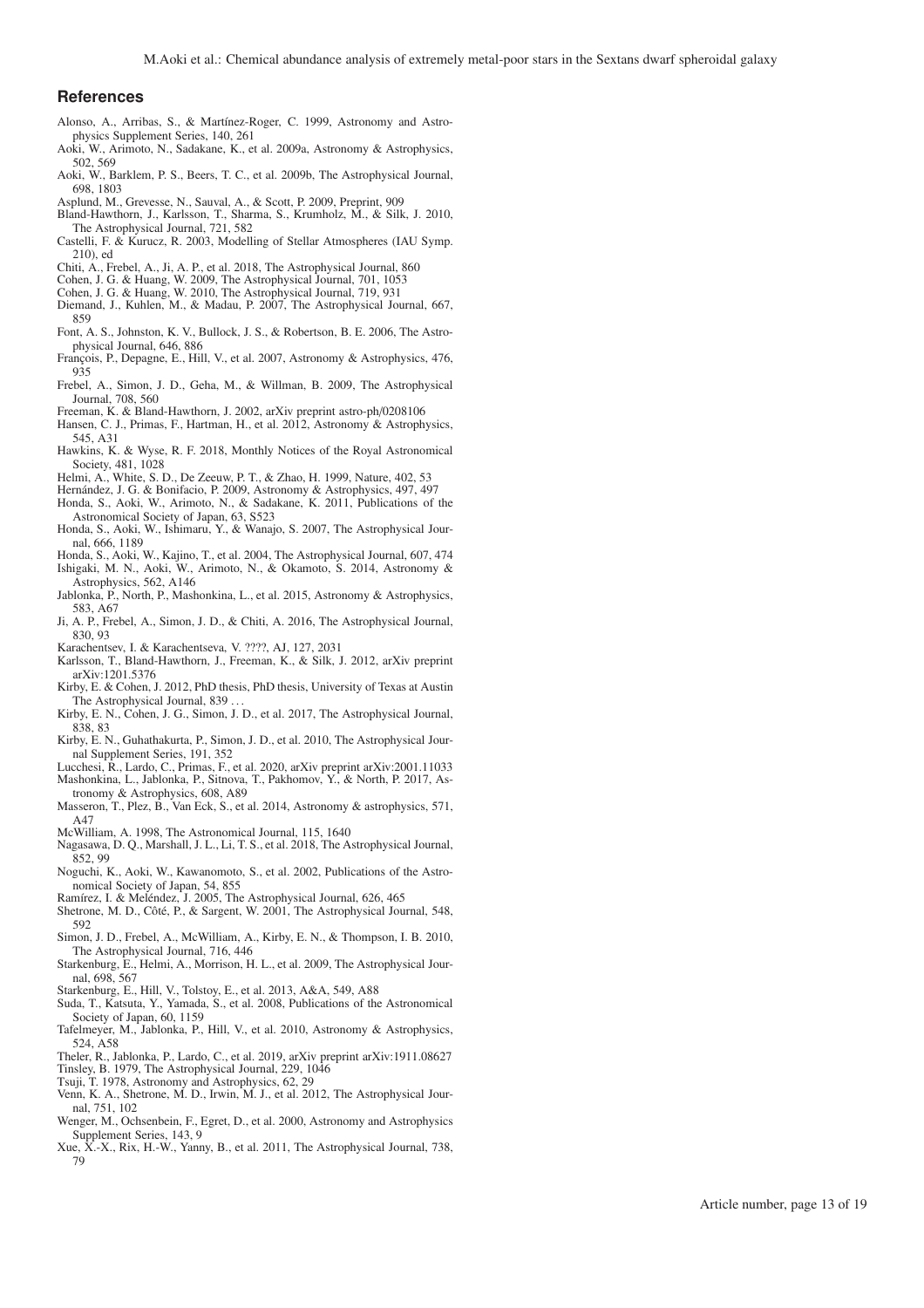## **Appendix A: Line Data and Equivalent Widths**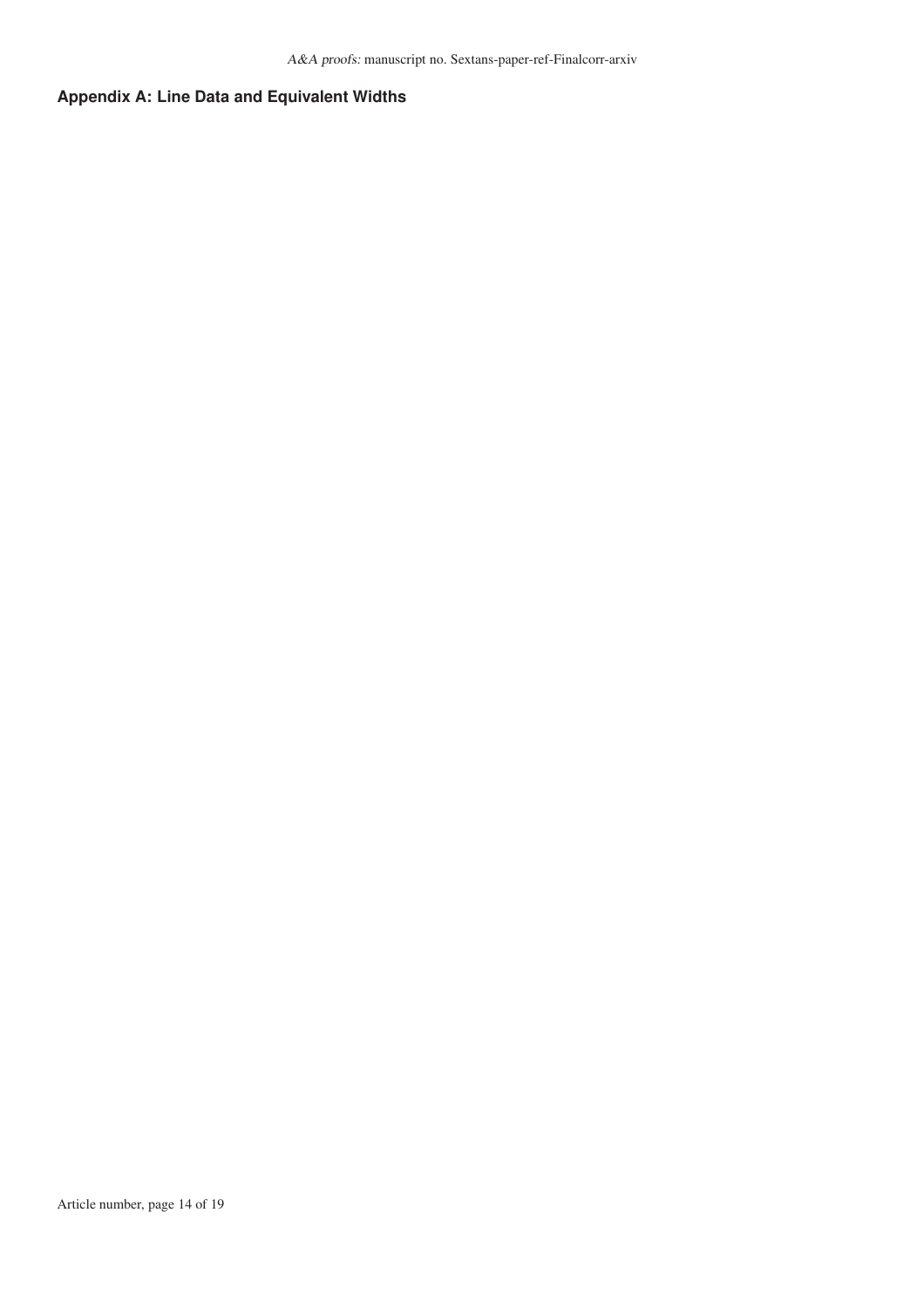## <span id="page-14-0"></span>Table A.1. Line Data and Equivalent Widths

|                                    |                    |                                    |                    | $S10 - 14$             |                      | $S11 - 13$       |                      | S 49                         |                           |
|------------------------------------|--------------------|------------------------------------|--------------------|------------------------|----------------------|------------------|----------------------|------------------------------|---------------------------|
| Elem.                              | $\lambda$          | $\mathbf{L}.\mathbf{E}.\mathbf{P}$ | $\log gf$          | $\log \epsilon$        | EW                   | $\log \epsilon$  | EW                   | $\log \epsilon$              | EW                        |
|                                    | $(\AA)$            | (eV)                               |                    |                        | $(m\AA)$             |                  | $(m\AA)$             |                              | $(m\AA)$                  |
| MgI                                | 4571.10            | 0.00                               | $-5.69$            | 4.98                   | 55.1                 | 5.03             | 77.2                 | 4.79                         | 67.0                      |
| Mg <sub>I</sub>                    | 4702.99            | 4.33                               | $-0.44$            | $\ldots$ .             | $\ldots$             | $\Box$ .         | $\ddotsc$ .          | 4.97                         | 48.5                      |
| Mg <sub>I</sub>                    | 5183.60            | 2.72                               | $-0.24$            | 4.64                   | 179.4                | 4.71             | 187.9                | 4.51                         | 186.5                     |
| Mg <sub>I</sub>                    | 5528.40            | 4.35                               | $-0.50$            | 4.92                   | 42.5                 | 5.05             | 56.2                 | $\ldots$ .                   | $\ldots$                  |
| Ca I                               | 4454.78            | 1.90                               | 0.26               | $\ldots$               | $\sim$ $\sim$ $\sim$ | $\Box$ .         | $\sim$               | 3.63                         | 87.4                      |
| Ca I                               | 4455.89            | 1.90                               | $-0.53$            | $\ldots$               | $\sim$ $\sim$ $\sim$ | 3.61             | 35.9                 | $\Box$ .                     | $\langle \cdot \rangle$ . |
| Ca I                               | 5265.56            | 2.52                               | $-0.11$            | $\Box$ .<br>3.65       | $\ddots$             | 3.69             | 25.4                 | 3.57<br>3.52                 | 21.5                      |
| Ca I<br>Sc II                      | 5588.76<br>4314.10 | 2.53<br>0.62                       | 0.36<br>0.10       |                        | 34.8                 | 3.79<br>0.12     | 49.1<br>112.0        | 0.05                         | 37.1<br>102.7             |
| Sc II                              | 4374.46            | 0.62                               | $-0.42$            | .<br>$\ldots$          | $\ldots$<br>$\ldots$ | 0.17             | 85.8                 | $-0.09$                      | 76.8                      |
| Sc II                              | 4400.40            | 0.61                               | $-0.54$            | 0.05                   | 142.1                | 0.00             | 81.7                 | $\ldots$                     | $\ldots$                  |
| Sc II                              | 4415.56            | 0.60                               | $-0.67$            | $\Box$ .               | $\ldots$             | 0.17             | 75.6                 | $\ddotsc$ .                  | $\ldots$ .                |
| Ti I                               | 4533.24            | 0.84                               | 0.54               | <2.21                  | < 52.3               | $\ldots$         | $\ldots$             | 1.72                         | 39.2                      |
| Ti I                               | 4656.47            | 0.00                               | $-1.29$            | < 2.58                 | <27.8                | $\ldots$         | $\sim$ $\sim$ $\sim$ | .                            | $\ldots$                  |
| $\rm Ti$ $\rm I$                   | 4981.73            | 0.85                               | 0.57               | $\ldots$               | $\ldots$             | 2.26             | 72.2                 | $\ldots$                     | $\ldots$                  |
| $\rm Ti$ $\rm I$                   | 4991.07            | 0.84                               | 0.45               | < 2.02                 | $<$ 38.3             | 2.10             | 55.2                 | 1.82                         | 42.6                      |
| Ti I                               | 5036.46            | 0.19                               | 1.44               | $\ldots$               | $\ldots$             | $\Box$ .         | $\ldots$             | < 2.33                       | <17.6                     |
| Ti I                               | 5210.38            | 0.05                               | $-0.82$            | $\sim$ $\sim$ $\sim$   | $\ldots$             | 2.13             | 42.3                 | $\ldots$                     | $\ldots$                  |
| Ti II                              | 4025.13            | 0.61                               | $-2.11$            | $\ldots$               | $\cdots$             | 2.07             | 72.2                 | $\ldots$ .                   | $\ldots$                  |
| $\rm Ti~II$                        | 4290.22            | 1.17                               | $-0.87$            | $\cdots$               | .                    | 2.10             | 102.0                | .<br>2.06                    | $\ldots$                  |
| Ti II<br>Ti II                     | 4395.84<br>4417.72 | 1.24<br>1.17                       | $-1.93$<br>$-1.19$ | .<br>2.16              | $\cdots$<br>91.5     | 2.05<br>2.45     | 38.1<br>105.7        | 1.74                         | 41.5<br>75.0              |
| Ti II                              | 4443.80            | 1.08                               | $-0.71$            | $\ldots$               | $\ldots$             | 1.97             | 111.4                | 1.77                         | 110.4                     |
| Ti II                              | 4464.45            | 1.16                               | $-1.81$            | $\ldots$               | $\ldots$             | 2.20             | 60.6                 | $\cdots$                     | .                         |
| Ti II                              | 4468.49            | 1.13                               | $-0.63$            | $\ldots$               | $\ldots$             | 2.05             | 116.2                | $\ddots$                     | $\ldots$                  |
| Ti II                              | 4533.97            | 1.24                               | $-0.77$            | $\ldots$               | .                    | 1.99             | 101.3                | $\ddotsc$ .                  | $\ldots$                  |
| Ti II                              | 4563.77            | 1.22                               | $-0.96$            | 2.13                   | 100.8                | 2.33             | 110.0                | 2.14                         | 109.2                     |
| Ti II                              | 4571.97            | 1.57                               | $-0.31$            | 1.80                   | 94.0                 | 2.54             | 129.7                | 2.18                         | 121.1                     |
| Ti II                              | 5129.16            | 1.88                               | $-1.34$            | $\sim$ $\sim$ $\sim$   | $\sim$ $\sim$ $\sim$ | 2.20             | 37.7                 | $\ldots$ .                   | $\ldots$                  |
| Ti II                              | 5185.90            | 1.89                               | $-1.41$            | 2.32                   | 35.6                 | 2.12             | 29.2                 | 2.27                         | 39.5                      |
| Ti II                              | 5226.54            | 1.57                               | $-1.23$            | 2.09                   | 58.5                 | 2.16             | 68.7                 | 2.09                         | 68.9                      |
| Ti II                              | 5336.79            | 1.58                               | $-1.60$            | $\ldots$ .             | $\ldots$             | 2.20             | 46.2                 | $\ldots$                     | $\cdots$                  |
| Cr <sub>I</sub>                    | 4254.33            | 0.00                               | $-0.09$            | 2.09                   | 111.5                | 2.18             | 120.8                | 1.97                         | 118.8                     |
| Cr <sub>I</sub><br>Cr <sub>I</sub> | 4289.72<br>5345.80 | 0.00<br>1.00                       | $-0.36$<br>$-0.95$ | $\sim$<br>2.60         | $\ldots$<br>27.4     | 2.20<br>2.38     | 112.2<br>28.1        | $\ldots$<br>2.15             | $\ddots$<br>29.2          |
| Cr <sub>I</sub>                    | 5409.77            | 1.03                               | $-0.67$            | 2.60                   | 41.8                 | 2.43             | 44.3                 | 2.30                         | 38.5                      |
| Mn 1                               | 4048.99            | 2.16                               | $-0.13$            | $\sim$ $\sim$ $\sim$   | $\sim$ $\sim$ $\sim$ | 2.15             | 100.0                | .                            |                           |
| Mn 1                               | 5407.42            | 2.14                               | $-1.74$            | 2.73                   | 27.7                 | $\ldots$         | $\ldots$             |                              | $\cdots$                  |
| Mn 1                               | 5420.36            | 2.14                               | $-1.46$            | 2.69                   | 41.3                 | $\cdots$         | $\cdots$             | .                            | .                         |
| Fe I                               | 4132.90            | 2.85                               | $-1.01$            | 4.66                   | 41.3                 | $\ldots$         | $\ldots$             | .                            | .                         |
| Fe I                               | 4143.42            | 3.05                               | $-0.20$            | .                      | $\sim$ $\sim$ $\sim$ | 4.22             | 55.2                 | .                            | .                         |
| Fe I                               | 4143.87            | 1.56                               | $-0.51$            | $\ldots$ .             | $\sim$ $\sim$ $\sim$ | 3.81             | 109.7                | .                            | .                         |
| Fe I                               | 4152.17            | 0.96                               | $-3.23$            | 5.11                   | 72.5                 | $\ldots$         | $\ldots$             | .                            |                           |
| Fe I                               | 4187.80            | 2.43                               | $-0.55$            | 4.69                   | 97.3                 | $\ldots$         | $\ldots$             | .                            |                           |
| Fe I                               | 4206.70            | 0.05                               | $-3.96$            | $\ldots$               | $\ldots$             | 4.87             | 92.7                 | .                            | .                         |
| Fe I                               | 4216.18            | 0.00                               | $-3.36$            | $\ldots$ .             | $\ldots$             | 4.54             | 108.9                | .                            |                           |
| Fe I                               | 4235.94            | 2.43                               | $-0.34$            | 4.29                   | 88.5                 | 4.49             | 99.8                 | $\ldots$                     | $\ldots$                  |
| Fe I<br>Fe I                       | 4250.12<br>4250.79 | 2.47<br>1.56                       | $-0.41$<br>$-0.71$ | $\ldots$<br>$\ldots$ . | $\ddots$<br>$\ldots$ | 4.15<br>4.46     | 79.2<br>132.5        | $\cdots$                     | .                         |
| Fe I                               | 4271.15            | 2.45                               | $-0.34$            | 4.44                   | 95.6                 |                  |                      | $\sim$ $\sim$ $\sim$<br>4.09 | 88.2                      |
| Fe I                               | 4282.40            | 2.18                               | $-0.78$            | $\ldots$               | $\ldots$             | $\Box$ .<br>4.83 | $\ddots$<br>110.6    | $\ldots$                     | $\ldots$                  |
| Fe I                               | 4299.24            | 2.43                               | $-0.38$            | $\ldots$               | $\sim$               | 4.48             | 98.7                 | $\ddots$                     | $\ldots$                  |
| Fe I                               | 4337.05            | 1.56                               | $-1.70$            | $\ldots$               | $\ldots$             | 4.73             | 101.4                | $\ldots$                     | $\ldots$                  |
| Fe I                               | 4375.93            | 0.00                               | $-3.02$            | 4.03                   | 93.1                 | 4.56             | .129.6               | 4.10                         | 115.9                     |
| Fe I                               | 4427.31            | 0.05                               | $-2.92$            | 4.58                   | 122.8                | 4.68             | 138.1                | $\cdots$                     | .                         |
| Fe I                               | 4442.34            | 2.20                               | $-1.26$            | $\ldots$               | $\ldots$ .           | 4.56             | 76.6                 | $\ldots$                     | $\ldots$                  |

Article number, page 15 of 19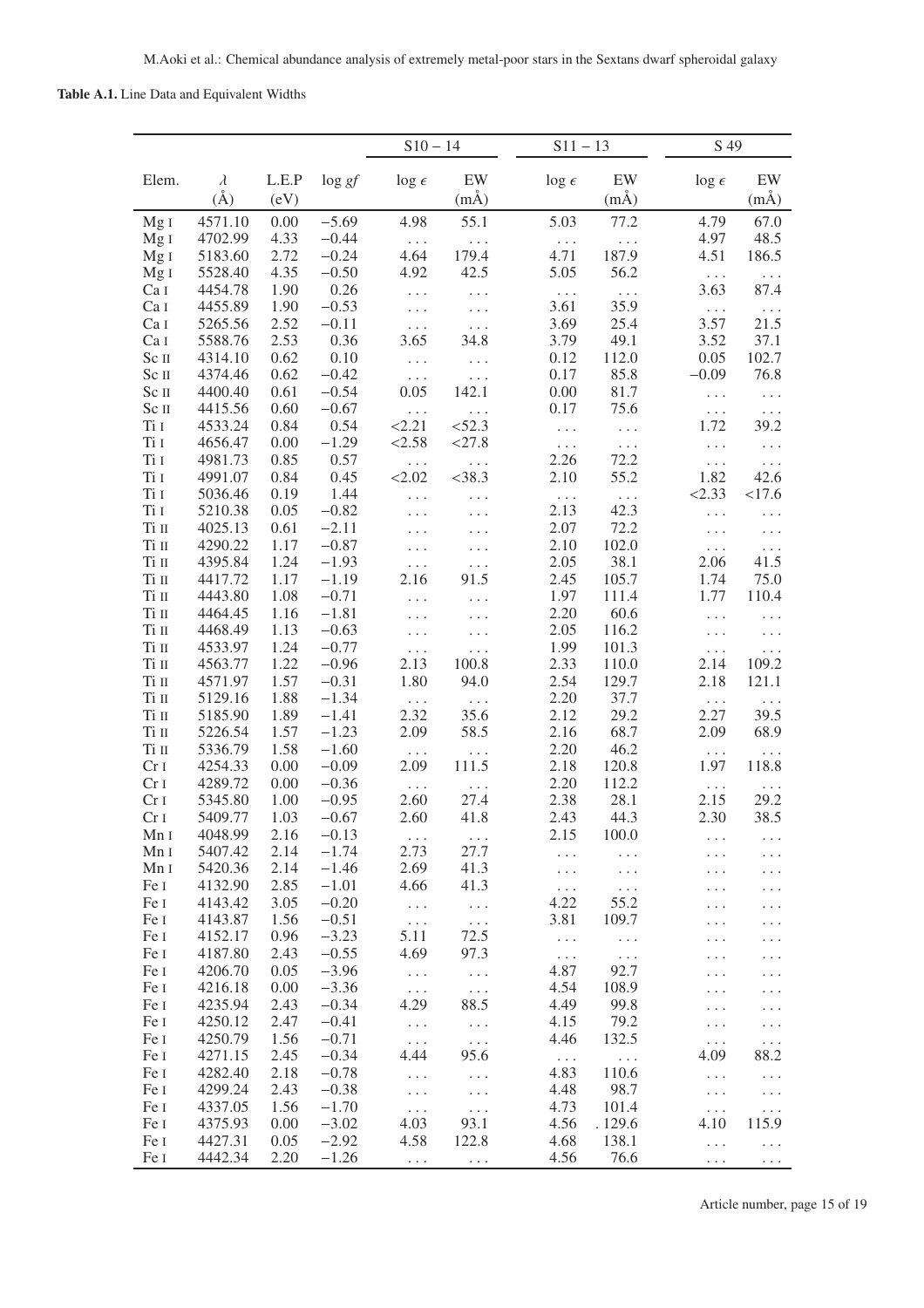## Table A.1. continued.

|                  |                    |              |                    | $S10 - 14$           |                      | $S11 - 13$          |                              | S 49             |                      |
|------------------|--------------------|--------------|--------------------|----------------------|----------------------|---------------------|------------------------------|------------------|----------------------|
| Elem.            | $\lambda$          | L.E.P        | $\log gf$          | $\log \epsilon$      | EW                   | $\log \epsilon$     | EW                           | $\log \epsilon$  | EW                   |
|                  | $(\check{A})$      | (eV)         |                    |                      | $(m\AA)$             |                     | $(m\AA)$                     |                  | $(m\AA)$             |
| Fe I             | 4443.19            | 2.86         | $-1.04$            | $\ldots$ .           | $\cdots$             | 4.48                | 38.1                         | 4.33             | 33.5                 |
| Fe I             | 4447.72            | 2.22         | $-1.34$            | $\sim$ $\sim$ $\sim$ | $\ldots$             | 4.33                | 57.9                         | 4.58             | 78.2                 |
| Fe I             | 4461.65            | 0.09         | $-3.21$            | 4.27                 | 91.3                 | .4.65               | 120.3                        | $\Box$ .         | $\ddots$             |
| Fe I             | 4489.74            | 0.12         | $-3.97$            | 5.00                 | 87.7                 | 5.04                | 100.7                        | $\Box$ .         | $\ldots$             |
| Fe I             | 4494.56            | 2.20         | $-1.14$            | $\ldots$             | $\cdots$             | 4.87                | 98.0                         | 4.25             | 73.6                 |
| Fe I             | 4528.61            | 2.18         | $-0.82$            |                      | $\ldots$             | 4.23                | 84.2                         | 4.17             | 88.5                 |
| Fe I             | 4531.15            | 1.49         | $-2.16$            | $\ldots$             | $\cdots$             | 5.04                | 102.1                        | $\ldots$         | $\ldots$             |
| Fe I             | 4592.65            | 1.56         | $-2.45$            | $\ldots$             | $\ldots$             | .                   | $\ddotsc$ .                  | 4.65             | 68.9                 |
| Fe I             | 4602.94            | 1.49         | $-2.21$            | 4.54                 | 65.0                 | $\Box$ .            | $\sim$ $\sim$ $\sim$         | 4.30             | 67.6                 |
| Fe I             | 4859.74            | 2.88         | $-0.76$            | 4.84                 | 69.9                 | 4.42                | 51.6                         | 4.17             | 40.5                 |
| Fe I<br>Fe I     | 4871.32<br>4872.14 | 2.87<br>2.88 | $-0.36$<br>$-0.57$ | 4.46                 | 72.4                 | $\ldots$<br>4.64    | $\sim$ $\sim$ $\sim$<br>74.9 | $\ldots$<br>4.47 | $\ldots$<br>71.4     |
| Fe I             | 4890.76            | 2.88         | $-0.39$            | $\ldots$ .<br>4.45   | $\ldots$<br>69.1     | $\ldots$ .          |                              |                  | $\ldots$             |
| Fe I             | 4891.49            | 2.85         | $-0.11$            | 4.11                 | 67.5                 | $\ldots$            | $\ldots$<br>$\sim$           | $\ldots$<br>4.03 | 75.1                 |
| Fe I             | 4918.99            | 2.87         | $-0.34$            | 4.38                 | 68.8                 | 4.34                | 72.1                         | 4.30             | 76.7                 |
| Fe I             | 4924.77            | 2.28         | $-2.26$            | $\ldots$             | $\Box$ .             | 4.88                | 35.4                         | $\Box$ .         | $\cdots$             |
| Fe I             | 4938.81            | 2.88         | $-1.08$            | $\sim$ $\sim$ $\sim$ | $\ldots$ .           | 4.67                | 47.6                         | $\ldots$ .       | $\ldots$ .           |
| Fe I             | 4939.69            | 0.86         | $-3.34$            | 5.13                 | 82.5                 | 4.84                | 77.8                         | 4.88             | 87.6                 |
| Fe I             | 4966.09            | 3.33         | $-0.87$            | $\Box$ .             | .                    | 4.88                | 39.3                         | $\ldots$ .       | .                    |
| Fe I             | 4994.13            | 0.92         | $-2.96$            | 5.03                 | 96.5                 | 4.91                | 99.3                         | $\Box$ .         | $\cdots$             |
| Fe I             | 5012.07            | 0.86         | $-2.64$            | 4.65                 | 96.8                 | 4.88                | 118.3                        | 4.55             | 110.2                |
| Fe I             | 5041.07            | 0.96         | $-3.09$            | 4.85                 | 76.3                 | 4.99                | 94.1                         | 4.67             | 83.3                 |
| Fe I             | 5041.76            | 1.49         | $-2.20$            | $\ldots$             | $\ldots$             | 4.69                | 88.8                         | 4.56             | 89.5                 |
| Fe I             | 5049.82            | 2.28         | $-1.34$            | $\ldots$ .           | $\ldots$ .           | 4.54                | 70.7                         | 4.38             | 66.9                 |
| Fe I             | 5051.64            | 0.92         | $-2.80$            | 4.65                 | 90.9                 | 4.85                | 105.5                        | 4.70             | 106.8                |
| Fe I             | 5079.74            | 0.99         | $-3.22$            | $\ldots$ .           | $\ldots$ .           | 4.96                | 83.0                         | $\ldots$ .       | $\Box$ .             |
| Fe I             | 5083.34            | 0.96         | $-2.96$            | 4.96                 | 89.8                 | 4.91                | 97.3                         | 4.63             | 89.6                 |
| Fe I             | 5098.70            | 2.18         | $-2.03$            | $\ldots$ .           | $\ldots$             | 4.84                | 55.6                         | $\ddots$         | .                    |
| Fe I             | 5123.72            | 1.01         | $-3.07$            | $\ldots$ .           | $\sim$ $\sim$ $\sim$ | 4.92                | 88.2                         | $\ldots$ .       | $\cdots$             |
| Fe I<br>Fe I     | 5127.36<br>5142.93 | 0.92<br>0.96 | $-3.31$<br>$-3.08$ | 5.08<br>4.83         | 79.2<br>73.7         | 5.26<br>4.84        | 100.9<br>87.5                | 4.76             | 79.4                 |
| Fe I             | 5166.28            | 0.00         | $-4.20$            |                      |                      |                     |                              | $\ldots$<br>4.75 | $\ldots$<br>99.8     |
| Fe I             | 5194.94            | 3.23         | $-2.22$            | $\cdots$             | $\ldots$<br>$\ldots$ | $\Box$ .<br>4.37    | $\sim$ $\sim$ $\sim$<br>72.2 | 4.05             | 57.6                 |
| Fe I             | 5216.27            | 1.61         | $-2.15$            | .<br>.               | .                    | 4.81                | 90.9                         | 4.53             | 82.3                 |
| Fe I             | 5217.39            | 3.21         | $-1.07$            |                      | .                    | $\ldots$            | $\ldots$                     | 4.64             | 27.8                 |
| Fe I             | 5225.53            | 0.11         | $-4.79$            | $\cdots$             | $\cdots$             | 5.05                | 63.7                         | $\cdots$         |                      |
| Fe I             | 5266.56            | 3.00         | $-0.88$            | 4.68                 | 77.2                 | $\ldots$            | $\ldots$ .                   | $\ldots$ .       | $\cdots$             |
| Fe I             | 5269.54            | 0.86         | $-1.32$            | $\cdots$             | $\cdots$             | 4.28                | 163.2                        | 4.12             | 164.7                |
| Fe I             | 5281.79            | 3.04         | $-0.83$            | .                    | $\ldots$             | 4.48                | 42.1                         | $\ldots$         | .                    |
| Fe I             | 5283.63            | 3.24         | $-0.52$            | $\ldots$ .           | $\ldots$             | 4.64                | 53.8                         | $\cdots$         | .                    |
| Fe I             | 5324.18            | 3.21         | $-0.10$            | 4.49                 | 66.4                 | 4.62                | 80.8                         |                  |                      |
| Fe I             | 5328.04            | 0.92         | $-1.47$            | $\ldots$             | .                    | 4.39                | 157.6                        | $\ldots$         | .                    |
| Fe I             | 5328.53            | 1.56         | $-1.85$            | $\ldots$             | $\cdots$             | 5.24                | 135.1                        | $\ldots$         |                      |
| Fe I             | 5339.93            | 3.27         | $-0.65$            | $\ldots$             | $\ldots$             | 4.72                | 49.8                         | $\ldots$         | .                    |
| Fe I             | 5341.02            | 1.61         | $-1.95$            | .                    | .                    | 4.74                | 99.7                         | $\cdots$         | .                    |
| Fe I             | 5446.92            | 0.99         | $-1.91$            | .                    | $\ldots$             | 4.36                | 126.8                        | $\ldots$         | .                    |
| Fe I<br>Fe I     | 5455.61<br>5497.52 | 1.01<br>1.01 | $-2.10$<br>$-2.85$ | $\cdots$<br>4.89     | $\ldots$<br>92.1     | 4.93                | 147.2                        | 4.54             | 135.5                |
| Fe I             | 5501.47            | 0.96         | $-3.05$            | 5.01                 | 90.7                 | $\ddotsc$ .<br>5.16 | $\ddotsc$ .<br>111.0         | $\ldots$<br>4.66 | $\ldots$<br>90.0     |
| Fe I             | 5506.78            | 0.99         | $-2.80$            | . 4.98               | 102.07               | 4.87                | 107.1                        | 4.59             | 99.5                 |
| Fe I             | 5615.64            | 3.33         | 0.05               | 4.45                 | 65.7                 | 4.42                | 71.0                         | 4.33             | 70.7                 |
| Fe II            | 4233.17            | 2.58         | $-1.97$            | .                    | .                    | 4.84                | 76.3                         | $\ldots$ .       | $\sim$ $\sim$ $\sim$ |
| Fe II            | 4416.83            | 2.78         | $-2.54$            | $\Box$ .             | $\cdots$             | $\Box$ .            | $\sim$ $\sim$ $\sim$         | 4.59             | 40.3                 |
| Fe II            | 4508.29            | 2.86         | $-2.44$            | $\ldots$             | $\ldots$             | 5.09                | 58.9                         | $\ldots$ .       | $\ldots$             |
| Fe II            | 4923.93            | 2.89         | $-1.26$            | 4.47                 | 99.4                 | 4.70                | 90.4                         | 4.40             | 85.2                 |
| $\rm Fe~\sc II~$ | 5018.45            | 2.89         | $-1.10$            | 4.29                 | 99.2                 | $\ddotsc$ .         | $\ldots$                     | 4.68             | 104.4                |
| Fe II            | 5276.00            | 3.20         | $-2.01$            | 4.39                 | 33.8                 | 4.71                | 46.9                         | $\ldots$ .       | $\ldots$ .           |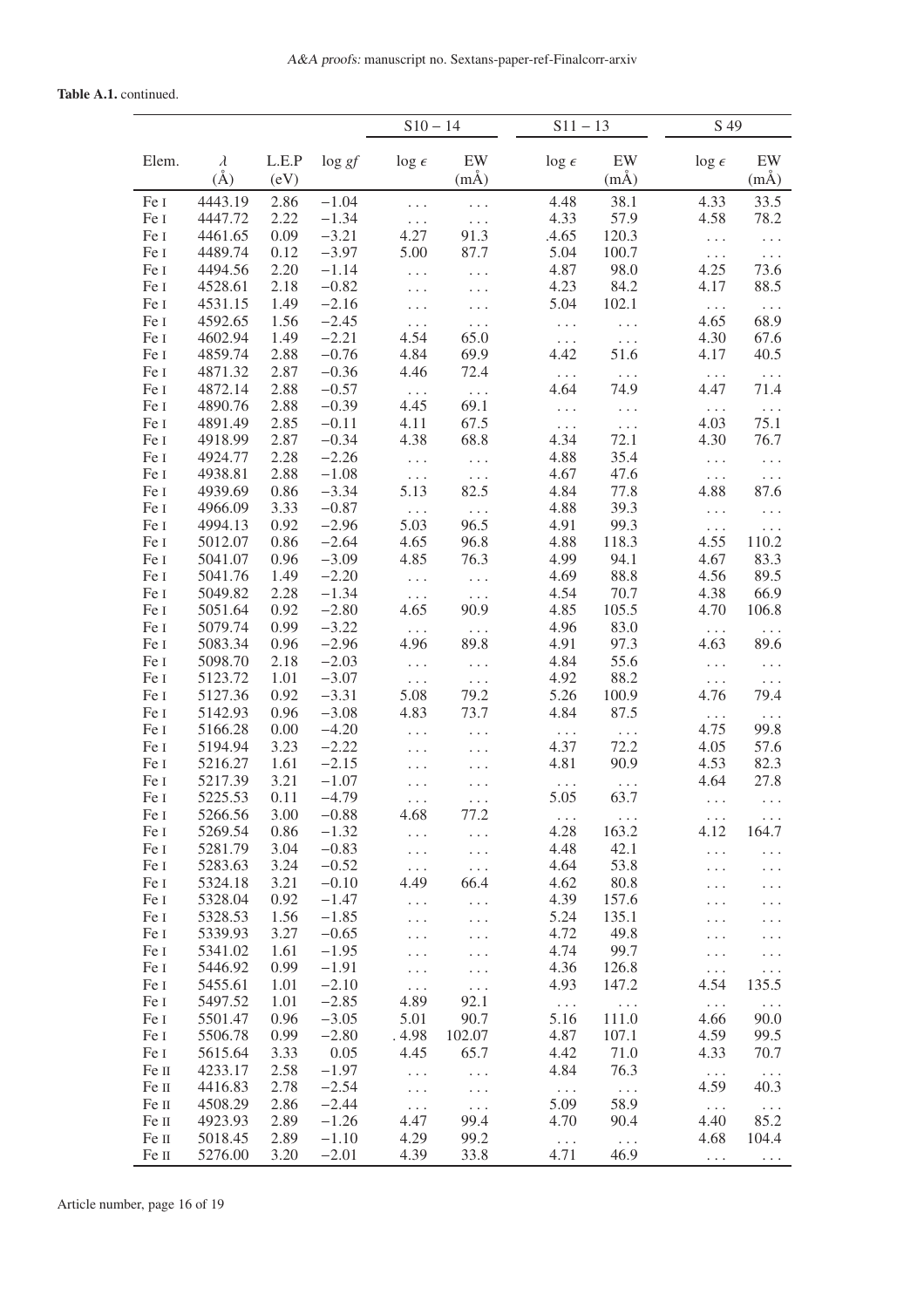|  | <b>Table A.1.</b> continued. |
|--|------------------------------|
|--|------------------------------|

|                  |         |               |           | $S10 - 14$      |            | $S11 - 13$      |                | S 49            |                |
|------------------|---------|---------------|-----------|-----------------|------------|-----------------|----------------|-----------------|----------------|
| Elem.            | (A)     | L.E.P<br>(eV) | $\log gt$ | $\log \epsilon$ | EW<br>(mA) | $\log \epsilon$ | EW<br>$(m\AA)$ | $\log \epsilon$ | EW<br>$(m\AA)$ |
| Ni 1             | 5476.90 | 1.83          | $-0.78$   | 3.40            | 76.4       | 3.34            | 82.9           | 3.05            | 70.5           |
| ZnI              | 4810.53 | 4.08          | $-0.17$   | .               | .          | 2.25            | 35.7           | 2.02            | 26.0           |
| Sr <sub>II</sub> | 4077.71 | 0.00          | 0.17      | $-1.08$         | 129.9      | .               | .              | $-1.04$         | 161.9          |
| Sr <sub>II</sub> | 4215.52 | 0.00          | $-0.17$   | $-0.92$         | 131.4      | $-1.34$         | 117.8          | $-0.80$         | 146.8          |
| YП               | 4398.01 | 0.13          | $-1.00$   | $<-0.96$        | < 25.3     | $<-1.24$        | <20.3          | $\cdots$        | $\cdots$       |
| Ba II            | 4554.03 | 0.00          | 0.14      | $-2.22$         | 96.8       | $-2.35$         | 97.0           | $\cdots$        | $\cdots$       |
| Ba II            | 4934.10 | 0.00          | $-0.16$   | $-2.09$         | 88.0       | $-2.25$         | 86.2           | $-2.18$         | 104.3          |
| Eu II            | 4205.04 | 0.00          | 0.21      | .               | .          | .               | $\cdots$       | $<-2.25$        | < 53.4         |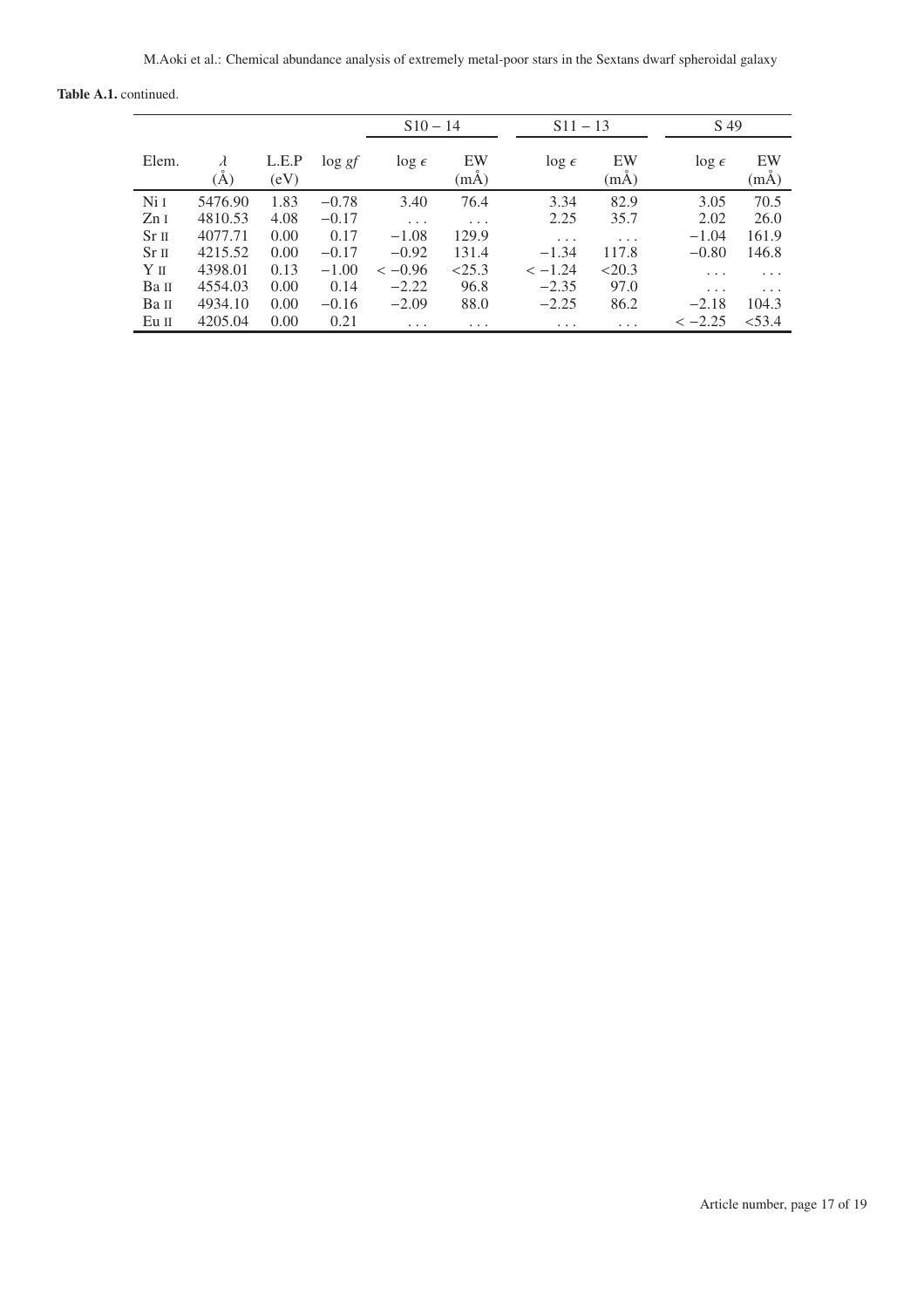Table A.2. Line Data and Equivalent Widths of S 24-72 and S 11-04

|                  |                    |              |                    | $S24 - 72$      |               | $S11 - 04$       |                   |
|------------------|--------------------|--------------|--------------------|-----------------|---------------|------------------|-------------------|
| Elem.            | $\lambda$          | L.E.P        | $\log gf$          | $\log \epsilon$ | $\mathbf{EW}$ | $\log \epsilon$  | $\mathop{\rm EW}$ |
|                  | $(\AA)$            | (eV)         |                    |                 | $(m\AA)$      |                  | $(m\AA)$          |
| MgI              | 5172.68            | 2.71         | $-0.45$            | 4.79            | 200.5         | 5.00             | 249.4             |
| Mg <sub>I</sub>  | 5183.60            | 2.72         | $-0.24$            | 4.91            | 237.4         | 5.06             | 293.8             |
| Mg <sub>I</sub>  | 5528.40            | 4.35         | $-0.50$            | 4.93            | 53.3          | 5.03             | 67.8              |
| Ca I             | 5588.76            | 2.53         | 0.36               | 3.50            | 45.1          | 3.51             | 51.7              |
| Ca I             | 5594.47            | 2.52         | 0.10               | $\cdots$        | $\ldots$      | 3.71             | 47.4              |
| Ca I             | 6102.72            | 1.88         | $-0.77$            | .               | $\ldots$      | 3.65             | 44.0              |
| Ca I             | 6122.22            | 1.89         | $-0.32$            | 3.73            | 74.1          | 3.72             | 84.5              |
| Ca I             | 6162.17            | 1.90         | $-0.09$            | 3.39            | 65.0          | 3.79             | 108.3             |
| Ca I             | 6439.07            | 2.53         | 0.39               | 3.53            | 53.3          | $\ldots$         | .                 |
| Sc II            | 5031.02            | 1.36         | $-0.40$            | 0.01            | 40.4          | 0.14             | 54.1              |
| Sc II<br>Ti I    | 5526.79            | 1.77         | 0.02<br>0.57       | 0.20            | 45.9          | 0.19             | 50.1              |
| Ti I             | 4981.73<br>4991.07 | 0.85<br>0.84 | 0.45               | 1.82<br>1.67    | 54.6<br>37.8  | 1.91<br>1.99     | 76.0<br>74.4      |
| Ti I             | 4999.50            | 0.83         | 0.32               | 1.92            | 46.3          | 1.92             | 59.6              |
| $\rm Ti$ $\rm I$ | 5007.21            | 0.82         | 0.17               | .               | .             | 2.01             | 56.1              |
| $\rm Ti$ $\rm I$ | 5064.65            | 0.05         | $-0.94$            | .               | $\cdots$      | 1.98             | 49.6              |
| $\rm Ti$ $\rm I$ | 5173.74            | 0.00         | $-1.06$            | .               | $\ldots$      | 2.12             | 57.1              |
| Ti I             | 5192.97            | 0.02         | $-0.95$            | 1.98            | 37.0          | 2.20             | 70.8              |
| Ti I             | 5210.38            | 0.05         | $-0.82$            | $\ddots$        | .             | 2.20             | 78.9              |
| $\rm Ti~II$      | 4443.80            | 1.08         | $-0.71$            | 2.22            | 142.0         | $\ldots$         | $\ldots$          |
| $\rm Ti~II$      | 4798.53            | 1.08         | $-2.66$            | 2.36            | 33.8          | 2.35             | 38.8              |
| $\rm Ti~II$      | 4865.61            | 1.12         | $-2.70$            | 2.15            | 20.1          | $\cdots$         | .                 |
| Ti II            | 5129.16            | 1.88         | $-1.34$            | $\cdots$        | .             | 2.27             | 53.3              |
| $\rm Ti~\sc II$  | 5154.07            | 1.57         | $-1.78$            | .               | $\Box$ .      | 2.40             | 61.1              |
| Ti II            | 5185.90            | 1.89         | $-1.41$            | 2.37            | 49.7          | 2.43             | 59.5              |
| Ti II            | 5336.79            | 1.58         | $-1.60$            | 2.33            | 63.3          | 2.46             | 80.4              |
| Cr <sub>I</sub>  | 5206.04            | 0.94         | 0.02               | 2.52            | 114.5         | 2.56             | 135.7             |
| Cr <sub>I</sub>  | 5208.42            | 0.94         | 0.17               | $\ldots$        | $\ldots$      | 2.57             | 147.0             |
| Cr <sub>I</sub>  | 5345.80            | 1.00         | $-0.95$            | 2.37            | 33.5          | 2.57             | 58.6              |
| Cr <sub>I</sub>  | 5409.77            | 1.03         | $-0.67$            | 2.33            | 47.1          | 2.56             | 78.3              |
| Mn I             | 4041.35            | 2.11         | 0.28               | 2.12            | 49.0          | $\ldots$         | $\cdots$          |
| Mn I             | 4783.43            | 2.30<br>2.32 | 0.04               | 2.22<br>2.30    | 30.4          | 2.03             | 27.4              |
| Mn I<br>Fe I     | 4823.52<br>4260.47 | 2.40         | 0.14<br>0.08       | 4.39            | 38.5<br>134.2 | 2.15             | 37.4              |
| Fe I             | 4859.74            | 2.88         | $-0.76$            | 4.39            | 58.8          | .                |                   |
| Fe I             | 4871.32            | 2.87         | $-0.36$            | 4.51            | 93.7          | $\cdots$<br>4.52 | 106.4             |
| Fe I             | 4872.14            | 2.88         | $-0.57$            | 4.34            | 67.6          | 4.55             | 93.0              |
| Fe I             | 4890.76            | 2.88         | $-0.39$            | 4.46            | 88.1          | 4.70             | 114.7             |
| Fe I             | 4891.49            | 2.85         | $-0.11$            | 4.22            | 92.8          | 4.58             | 127.2             |
| Fe I             | 4918.99            | 2.87         | $-0.34$            | 4.27            | 80.2          | 4.66             | 117.0             |
| Fe I             | 4920.50            | 2.83         | 0.07               | $\ldots$        | $\cdots$      | 4.33             | 124.9             |
| Fe I             | 4939.69            | 0.86         | $-3.34$            | 4.96            | 102.5         | $\cdots$         | $\cdots$          |
| Fe I             | 4966.09            | 3.33         | $-0.87$            | $\ldots$        | $\ldots$      | 4.78             | 47.2              |
| Fe I             | 4994.13            | 0.92         | $-2.96$            | 4.52            | 94.4          | 4.61             | 122.5             |
| Fe I             | 5006.12            | 2.83         | $-0.61$            | 4.42            | 76.0          | 4.57             | 97.8              |
| Fe I             | 5012.07            | 0.86         | $-2.64$            | $\ldots$        | $\ldots$      | 4.73             | 160.6             |
| Fe I             | 5041.07            | 0.96         | $-3.09$            | 4.71            | 94.9          | 4.84             | 126.0             |
| Fe I             | 5041.76            | 1.49         | $-2.20$            | 4.52            | 94.6          | 4.41             | 105.2             |
| Fe I             | 5049.82            | 2.28         | $-1.34$            | $\ldots$        | .             | 4.56             | 98.8              |
| Fe I             | 5051.64            | 0.92         | $-2.80$            | 4.50            | 104.7         | 4.64             | 137.5             |
| Fe I             | 5068.77            | 2.94         | $-1.04$            | $\ldots$        | $\ddots$      | 4.49             | 51.5              |
| Fe I             | 5079.74            | 0.99         | $-3.22$            | 4.72<br>4.57    | 84.6          | 4.81             | 111.3             |
| Fe I<br>Fe I     | 5083.34<br>5098.70 | 0.96<br>2.18 | $-2.96$<br>$-2.03$ | 4.67            | 95.2<br>54.6  | 4.56<br>4.69     | 115.5<br>68.7     |
| Fe I             | 5123.72            | 1.01         | $-3.07$            | 4.58            | 83.5          | 4.71             | 113.9             |
| Fe I             | 5127.36            | 0.92         | $-3.31$            | 4.78            | 89.9          | 4.75             | 109.3             |
| Fe I             | 5142.93            | 0.96         | $-3.08$            | 4.77            | 101.3         | $\ldots$         | $\cdots$          |
|                  |                    |              |                    |                 |               |                  |                   |